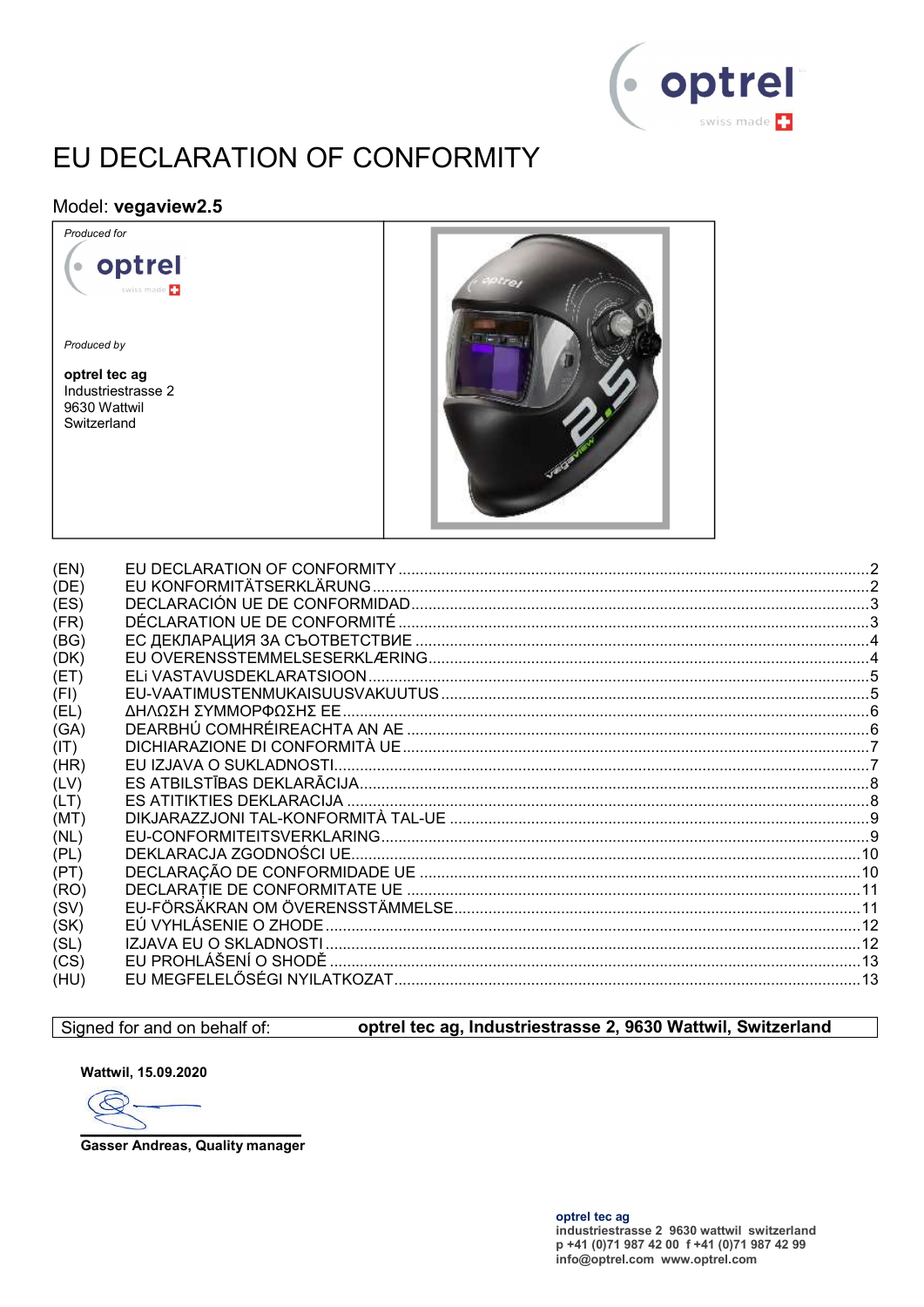

#### (EN) EU DECLARATION OF CONFORMITY

- 1) PPE welding helmet model vegaview2.5
- 2) optrel tec ag, Industriestrasse 2, 9630 Wattwil, Switzerland
- 3) This declaration of conformity is issued under the sole responsibility of the manufacturer: optrel tec ag see point 2)
- 4) Object of the declaration: welding helmet model vegaview2.5 consisting of a face shield, AWF, cover plate, inner cover lens. As variants:
	- $\geq$  Shell varnished in different colours or unvarnished
		- equipped with standard headgear equipped with optrel ISOFIT headgear
		-
	- equipped with spring adapter (FA1) for using with a hard hat equipped with hard hat adapter for combination with hard hat "Centurion Concept S08"
		- equipped with air connection for combination with a PAPR system
- 5) The object of the declaration described in point 4) is in conformity with the essential safety and health requirements according to Annex2 of the ppe regulation (EU) 2016/425 and the directive 2001/95/EC for General product Safety



#### 6) Reference to the relevant harmonised standards used / EU type examination

| <b>Product type</b> | Model                      | Certificate N° | Test report-N°                                                                                                                                                              | ∣harmonised Standards used ∣Markings / Class |                              | <b>EU type examination (Module B)</b><br>performed and certificate issued by |
|---------------------|----------------------------|----------------|-----------------------------------------------------------------------------------------------------------------------------------------------------------------------------|----------------------------------------------|------------------------------|------------------------------------------------------------------------------|
| Face shield         | e600 series                | C849.7OS       | 10561-ECS-08<br>1117-ECS-16<br>2284-ECS-20                                                                                                                                  | EN175:1997                                   | <b>OS175 B CE</b>            | <sup>a</sup> ECS - Germanv                                                   |
| <b>AWF</b>          | vegaview2.5                | C1971.3OS      | 11481-ECS-15<br>2284-ECS-20                                                                                                                                                 | EN379:2003 + A1:2009                         | 2.5 / 8-12 OS 1/1/1/2/379 CE | <sup>a</sup> ECS - Germanv                                                   |
| Cover plate         | Cover plate e600 C2347.3OS |                | 1179-ECS-17<br>2284-ECS-20                                                                                                                                                  | EN166:2001                                   | Cover plate: OS 1B CE        | <sup>a</sup> ECS - Germany                                                   |
| Inside cover lens   | Hinterlege-<br>scheibe     | C3463OS        | 12003-PZA-05                                                                                                                                                                | EN166:2001                                   | <b>OSFCE</b>                 | <sup>b</sup> DIN Certco - Germany                                            |
|                     |                            |                | <sup>a</sup> ECS GmbH, Hüttfeldstrasse 50, 73430 Aalen, Germany, Notified body 1883<br><sup>b</sup> DIN Certco, Alboinstrasse 56, 12103 Berlin, Germany, Notified body 0196 |                                              |                              |                                                                              |

Signed for and on behalf of (signature see first page): optrel tec ag, Industriestrasse 2, 9630 Wattwil, Switzerland

### (DE) EU KONFORMITÄTSERKLÄRUNG

- 1)  $PSA Schweisshelm Modell **vegaview2.5**$ <br>2)  $S<sub>1</sub> = (1/2)(1/2)$
- 2) optrel tec ag, Industriestrasse 2, 9630 Wattwil, Switzerland
- 3) Die alleinige Verantwortung für die Ausstellung dieser Konformitätserklärung trägt der Hersteller: optrel tec ag – siehe Punkt 2)
- 4) Gegenstand der Erklärung: Schweisshelm Modell vegaview2.5 bestehend aus einer Helmschale, einem AWF, der Vorsatzscheibe und einer inneren Schutzscheibe. Als Varianten:
	- lackiert in verschiedenen Farben oder unlackiert
	- ausgestattet mit dem Standard-Kopfband
	- ausgestattet mit dem optrel ISOFIT Kopfband
	- ausgestattet mit dem Federadapter (FA1) für Kombination mit einem Bauhelm
	- ausgestattet mit dem Bauhelm-Adapter für Kombination mit Bauhelm "Centurion Concept S08" ausgestattet mit Luftanschluss für die Kombination mit einem Atemschutzgerät
	-

5) Der unter 4) genannte Gegenstand ist konform mit den grundlegenden Anforderungen an Sicherheit und Gesundheit nach Anhang II der PSA Verordnung (EU) 2016/425 und der Richtlinie 2001/95/EG für allgemeine Produktsicherheit

6) Verwendete harmonisierte Normen / EU Baumusterprüfung

| <b>Produkt-Typ</b>       | Modell                     | Zertifikats-Nr         | <b>Testbericht-Nr</b>                      | Verwendete harmonisierte<br><b>Normen</b> | Kennezeichnung / Klasse      | <b>EU Baumusterprüfung (Modul B)</b><br>durchgeführt und Zertifkat<br>ausgestellt durch |
|--------------------------|----------------------------|------------------------|--------------------------------------------|-------------------------------------------|------------------------------|-----------------------------------------------------------------------------------------|
| Helmschale               | e600 series                | C849.7OS               | 10561-ECS-08<br>1117-ECS-16<br>2284-ECS-20 | EN175:1997                                | IOS175 B CE                  | <sup>a</sup> ECS - Germany                                                              |
| AWF                      | vegaview2.5                | C <sub>1971.3</sub> OS | 11481-ECS-15<br>2284-ECS-20                | EN379:2003 + A1:2009                      | 2.5 / 8-12 OS 1/1/1/2/379 CE | <sup>a</sup> ECS - Germany                                                              |
| Vorsatzscheibe           | Cover plate e600 C2347.3OS |                        | 1179-ECS-17<br>2284-ECS-20                 | EN166:2001                                | Cover plate: OS 1B CE        | <sup>a</sup> ECS - Germany                                                              |
| Innerer<br>Schutzscheibe | Hinterlege-<br>scheibe     | C3463OS                | 12003-PZA-05                               | EN166:2001                                | $OS$ F CE                    | <sup>I</sup> <sup>b</sup> DIN Certco - Germany                                          |

Schutzscheibe scheibe <sup>a</sup> ECS GmbH, Hüttfeldstrasse 50, 73430 Aalen, Germany, Notified body 1883 b DIN Certco, Alboinstrasse 56, 12103 Berlin, Germany, Notified body 0196

Unterzeichnet für und im Namen von (Unterschrift siehe erste Seite): optrel tec ag, Industriestrasse 2, 9630 Wattwil, Switzerland

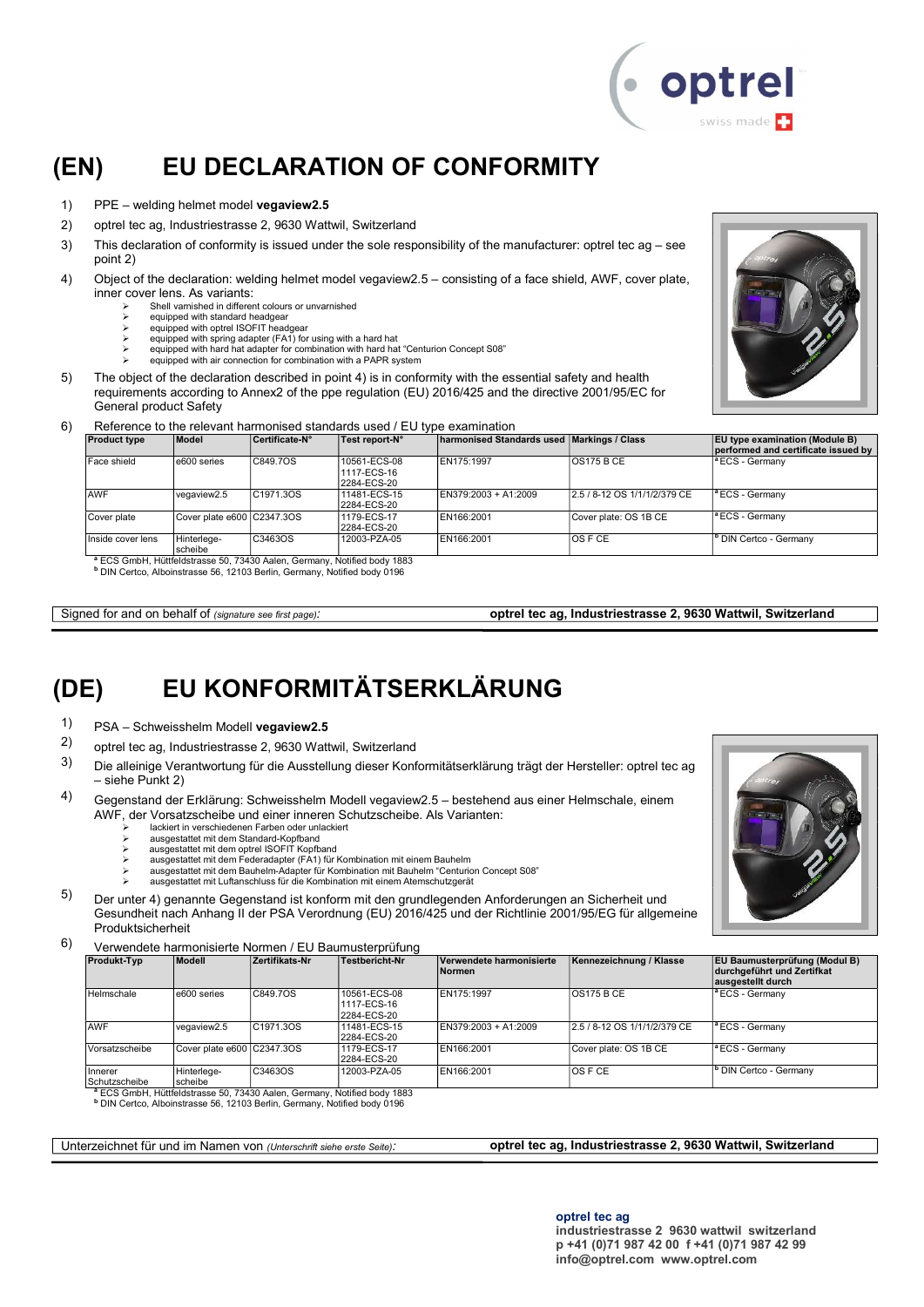

### (ES) DECLARACIÓN UE DE CONFORMIDAD

- 1) EPI Casco de soldadura modelo vegaview2.5
- 2) optrel tec ag, Industriestrasse 2, 9630 Wattwil, Switzerland
- 3) La presente declaración de conformidad se expide bajo la exclusiva responsabilidad del fabricante: optrel tec ag – ver punto 2
- 4) Objeto de la declaración: Casco de soldadura modelo vegaview2.5 Consiste en una máscara, filtro de soldadura automático, el visera de protección frontal y un disco de protección interno. En variantes:
	- $\ge$  Concha barnizada en diferentes colores o sin barnizar.
		- equipado con la diadema estándar
		- equipado con la diadema optrel ISOFIT
		- equipado con adaptador de resorte (FA1) para usar con un casco de seguridad equipado con un adaptador de casco para combinar con el casco de seguridad "Centurion Concept S08"
		- equipado con conexión de aire para combinar con un sistema respiratoria
- 5) El objeto de la declaración descrito en el punto 4 anterior es conforme con la legislación de armonización de la Unión aplicable: sobre seguridad y salud de acuerdo con el anexo II del Reglamento de EPI (UE) 2016/425 y la Directiva 2001/95/CEE para la seguridad general de los productos



#### 6) Normas armonizadas utilizadas / examen de tipo UE

| Tipo de producto                                            | Modelo      | Certificado no                                                                                 | Testbericht-Nr                             | Normas armonizadas<br>lutilizadas | Marcado / clase              | Examen de tipo UE (módulo B)<br>realizado y certificado expedido por |
|-------------------------------------------------------------|-------------|------------------------------------------------------------------------------------------------|--------------------------------------------|-----------------------------------|------------------------------|----------------------------------------------------------------------|
| Máscara                                                     | e600 series | C849.7OS                                                                                       | 10561-ECS-08<br>1117-ECS-16<br>2284-ECS-20 | EN175:1997                        | <b>OS175 B CE</b>            | <sup>a</sup> ECS - Germany                                           |
| Ifiltro de soldadura<br>automático                          | vegaview2.5 | C1971.3OS                                                                                      | 11481-ECS-15<br>2284-ECS-20                | EN379:2003 + A1:2009              | 2.5 / 8-12 OS 1/1/1/2/379 CE | <sup>a</sup> ECS - Germany                                           |
| visera de protección Cover plate e600 C2347.3OS<br>Ifrontal |             |                                                                                                | 1179-ECS-17<br>2284-ECS-20                 | EN166:2001                        | Cover plate: OS 1B CE        | $\vert$ <sup>a</sup> ECS - Germany                                   |
| visera de protección Hinterlege-<br>linterno                | scheibe     | C3463OS<br><sup>8</sup> FCS GmbH, Hüttfeldstrasse 50, 73430 Aalen, Germany, Notified body 1883 | 12003-PZA-05                               | EN166:2001                        | IOS F CE                     | <sup>b</sup> DIN Certco - Germanv                                    |

<sup>a</sup> ECS GmbH, Hüttfeldstrasse 50, 73430 Aalen, Germany, Notified body 1883<br><sup>b</sup> DIN Certco, Alboinstrasse 56, 12103 Berlin, Germany, Notified body 0196

Firmado por y en nombre de (Firma, vea la primera página): optrel tec ag, Industriestrasse 2, 9630 Wattwil, Switzerland

### (FR) DÉCLARATION UE DE CONFORMITÉ

- 1) EPI Masque de soudage modèle vegaview2.5
- 2) optrel tec ag, Industriestrasse 2, 9630 Wattwil, Switzerland
- 3) La présente déclaration de conformité est établie sous la seule responsabilité du fabricant (voir point 2)
- 4) Objet de la déclaration: Masque de soudage modèle vegaview2.5 composé d'une masque, d'un filtre de soudage automatique, d'une écran de protection frontale et d'une écran de protection intérieur. Variantes:
	- $\ge$  Peint de différentes couleurs ou sans coleur<br>  $\ge$  équiné du serre-tête standard équipé du serre-tête standard
	- équipé du serre-tête optrel ISOFIT
	-
	- équipé de l'adaptateur à ressort (FA1) pour une combinaison avec un casque de chantier équipé de l'adaptateur de casque de construction pour une combinaison avec le casque de construction "Centurion Concept S08"
	- équipé d'une prise d'air pour la combinaison avec un appareil de protection respiratoire
- 5) L'objet de la déclaration décrit au point 4 est conforme aux exigences essentielles de santé et de sécurité de l'annexe II du règlement EPI (UE) 2016/425 et de la directive sur la sécurité générale des produits 2001/95 / C<sub>E</sub>

6) Références des normes harmonisées pertinentes appliquées / l'examen UE de type

| Type de produit                     | <b>modèle</b>               | Numéro de<br><b>certificat</b> | Numéro de rapport<br>∣d'essai              | Utilisé Normes harmonisées Identification / Classe |                              | Examen UE de type (Module B)<br>effectué et certificat délivré par |
|-------------------------------------|-----------------------------|--------------------------------|--------------------------------------------|----------------------------------------------------|------------------------------|--------------------------------------------------------------------|
| masque                              | e600 series                 | C849.7OS                       | 10561-ECS-08<br>1117-ECS-16<br>2284-ECS-20 | EN175:1997                                         | <b>OS175 B CE</b>            | $^{\circ}$ ECS - Germany                                           |
| filtre de soudage<br>lautomatique   | vegaview2.5                 | C <sub>1971</sub> , 30S        | 11481-ECS-15<br>2284-ECS-20                | EN379:2003 + A1:2009                               | 2.5 / 8-12 OS 1/1/1/2/379 CE | $\vert$ <sup>a</sup> ECS - Germany                                 |
| L'écran de<br>Iprotection frontale  | Cover plate e600 CC2347.3OS |                                | 1179-ECS-17<br>2284-ECS-20                 | EN166:2001                                         | Cover plate: OS 1B CE        | $ {}^a$ ECS - Germany                                              |
| L'écran de<br>Iprotection intérieur | Hinterlege-<br>scheibe      | C3463OS                        | 12003-PZA-05                               | EN166:2001                                         | IOS F CE                     | <sup>b</sup> DIN Certco - Germany                                  |

<sup>a</sup> ECS GmbH, Hüttfeldstrasse 50, 73430 Aalen, Germany, Notified body 1883

b DIN Certco, Alboinstrasse 56, 12103 Berlin, Germany, Notified body 0196

Signé par et au nom de (Voir signature la première page): optrel tec ag, Industriestrasse 2, 9630 Wattwil, Switzerland

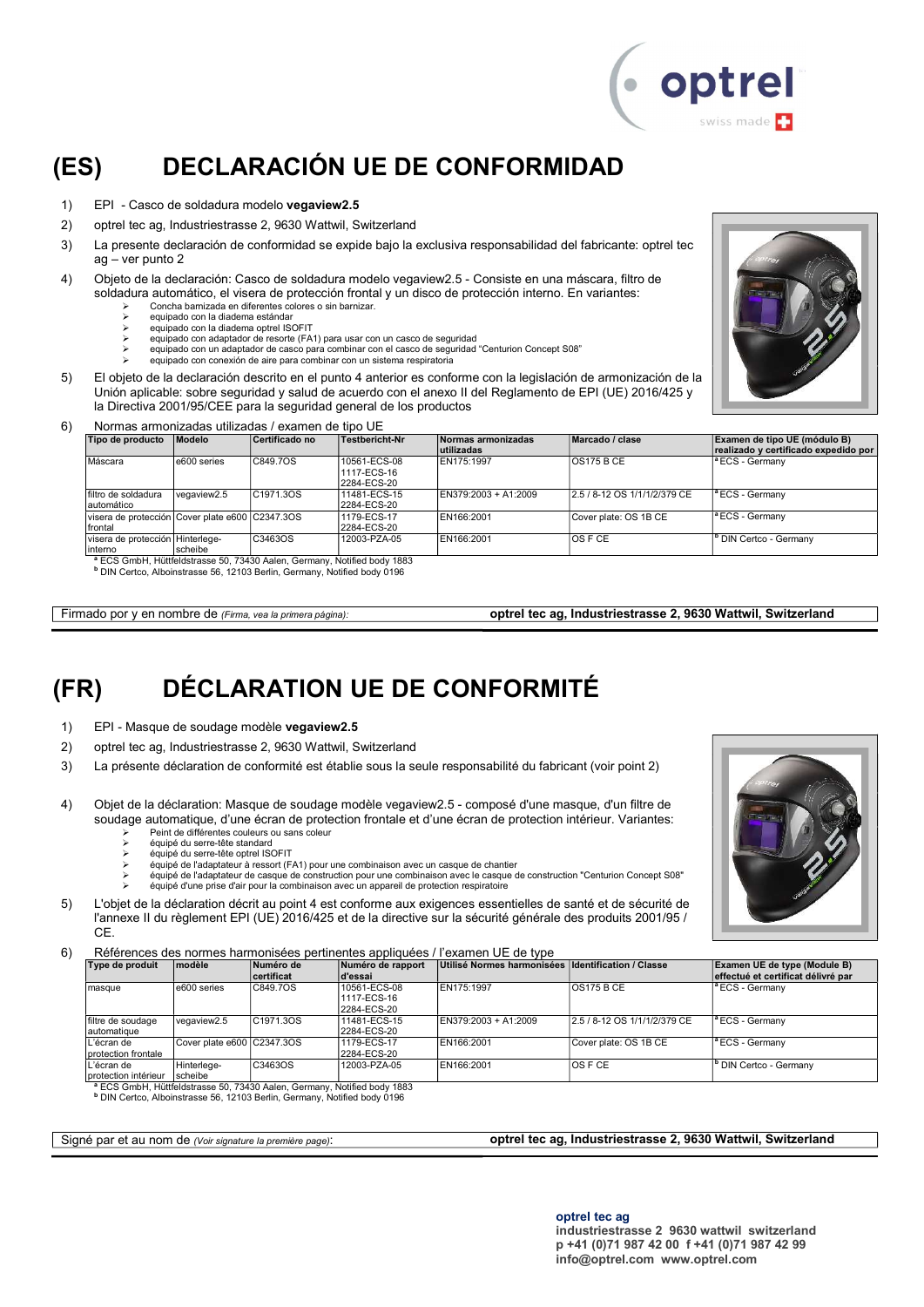

#### (BG) ЕС ДЕКЛАРАЦИЯ ЗА СЪОТВЕТСТВИЕ

- 1) ЛПС Заваръчен шлем модел vegaview2.5
- 2) optrel tec ag, Industriestrasse 2, 9630 Wattwil, Швейцария
- 3) Отговорност за изготвянето на тази декларация за съответствие носи единствено производителят: optrel tec ag – виж точка 2)
- 4) Обект на декларацията: заваръчна каска модел vegaview2.5 състоящ се от маска, Преден прозрачен щит и вътрешен защитен диск. Като варианти:
	- $\triangleright$  маска лакирани в различни цветове или безцветни
		- оборудвани със стандартни шапки
		- снабден с лента за глава optrel ISOFIT
	- снабден с пружинен адаптер (FA1) за употреба с Твърда шапка оборудван с адаптер за твърда шапка за комбиниране с твърда шапка "Centurion Concept S08"
		- оборудвани с въздушна връзка за комбиниране с Уред за дихателна защита система
- 5) Посоченият в точка 4) предмет е в съответствие със съществените изисквания за безопасност и здраве съгласно приложение ІІ на ЛПС Регламент (ЕС) 2016/425 и на Директива 2001/95/ЕО относно общата безопасност на продуктите



| 6) |  | Приложими хармонизирани стандарти / ЕС изследване на типа |  |
|----|--|-----------------------------------------------------------|--|
|    |  |                                                           |  |

| Тип на продукта                        | Модел                      | Сертификат №                                                                        | Доклад от<br>изпитването №                 | Приложими<br>хармонизирани стандарти | Маркировка / клас            | Извършено е ЕС изследване на<br>типа (модул В) и сертификатът е<br>издаден от |
|----------------------------------------|----------------------------|-------------------------------------------------------------------------------------|--------------------------------------------|--------------------------------------|------------------------------|-------------------------------------------------------------------------------|
| маска                                  | e600 series                | C849.7OS                                                                            | 10561-ECS-08<br>1117-ECS-16<br>2284-ECS-20 | EN175:1997                           | IOS175 B CE                  | <sup>a</sup> ECS - Germany                                                    |
| автоматичен<br>филтър за<br>заваряване | vegaview2.5                | C1971.3OS                                                                           | 11481-ECS-15<br>2284-ECS-20                | EN379:2003 + A1:2009                 | 2.5 / 8-12 OS 1/1/1/2/379 CE | <b>ECS - Germany</b>                                                          |
| Преден прозрачен<br>ЩИТ                | Cover plate e600 C2347.3OS |                                                                                     | 1179-ECS-17<br>2284-ECS-20                 | EN166:2001                           | Cover plate: OS 1B CE        | <sup>a</sup> ECS - Germany                                                    |
| вътрешен защитен Hinterlege-<br>ДИСК   | scheibe                    | C3463OS                                                                             | 12003-PZA-05                               | EN166:2001                           | IOS F CE                     | <sup>b</sup> DIN Certco - Germany                                             |
|                                        |                            | <sup>a</sup> ECS GmbH, Hüttfeldstrasse 50, 73430 Aalen, Germany, Notified body 1883 |                                            |                                      |                              |                                                                               |

b DIN Certco, Alboinstrasse 56, 12103 Berlin, Germany, Notified body 0196

Подписано за и от името на (подпис виж първата страница): **optrel tec ag, Industriestrasse 2, 9630 Wattwil, Швейцария** 

### (DK) EU OVERENSSTEMMELSESERKLÆRING

- 1) PV Svejsehjelm model vegaview2.5
- 2) optrel tec ag, Industriestrasse 2, 9630 Wattwil, Svejts
- 3) Denne overensstemmelseserklæring udstedes alene på fabrikantens ansvar: optrel tec ag se punkt 2)
- 4) Erklæringens genstand: Svejsehjelm model vegaview2.5 bestående af en hjelm skal, en automatisk svejsning filter, em ydre fastgørelsessglas og em indre beskyttelsessglas. Som varianter:
	- Shell lakeret i forskellige farver eller usminket
	- udstyret med standard hovedbeklædning udstyret med optrel ISOFIT hovedbeklædning
	-
	- udstyret med fjederadapter (FA1) til brug med en hård hat udstyret med hardhat adapter til kombination med hard hat "Centurion Concept S08"
		- udstyret med luftforbindelse til kombination med et Åndedrætsværn-system

5) Den i punkt 4) nævnte genstand er i overensstemmelse med de grundlæggende krav til sikkerhed og sundhed iht. bilag II i PV forordning (EU) 2016/425 og i direktiv 2001/95/EF for generel produktsikkerhed

6) Anvendte harmoniserede standarder / EU typegodkendelse

| Produkttype                     | Model                      | Certifikat-nr. | Testrapport-nr.                            | Anvendte harmoniserede<br>standarder | Mærkning / Klasse            | <b>EU</b> typegodkendelse (modul B)<br>udført og certifikat udstedt af |
|---------------------------------|----------------------------|----------------|--------------------------------------------|--------------------------------------|------------------------------|------------------------------------------------------------------------|
| hjelm skal                      | e600 series                | C849.7OS       | 10561-ECS-08<br>1117-ECS-16<br>2284-ECS-20 | EN175:1997                           | <b>OS175 B CE</b>            | <sup>a</sup> ECS - Germany                                             |
| lautomatisk<br>svejsning filter | vegaview2.5                | C1971.3OS      | 11481-ECS-15<br>2284-ECS-20                | EN379:2003 + A1:2009                 | 2.5 / 8-12 OS 1/1/1/2/379 CE | <sup>a</sup> ECS - Germany                                             |
| vdre<br> fastgørelsessglas      | Cover plate e600 C2347.3OS |                | 1179-ECS-17<br>2284-ECS-20                 | EN166:2001                           | Cover plate: OS 1B CE        | <sup>a</sup> ECS - Germany                                             |
| indre<br>beskyttelsessglas      | Hinterlege-<br>scheibe     | C3463OS        | 12003-PZA-05                               | EN166:2001                           | IOS F CE                     | <sup>b</sup> DIN Certco - Germany                                      |

b DIN Certco, Alboinstrasse 56, 12103 Berlin, Germany, Notified body 0196

#### Underskrevet for og på vegne af (underskrift, se første side): **optrel tec ag, Industriestrasse 2, 9630 Wattwil, Svejts**

optrel tec ag

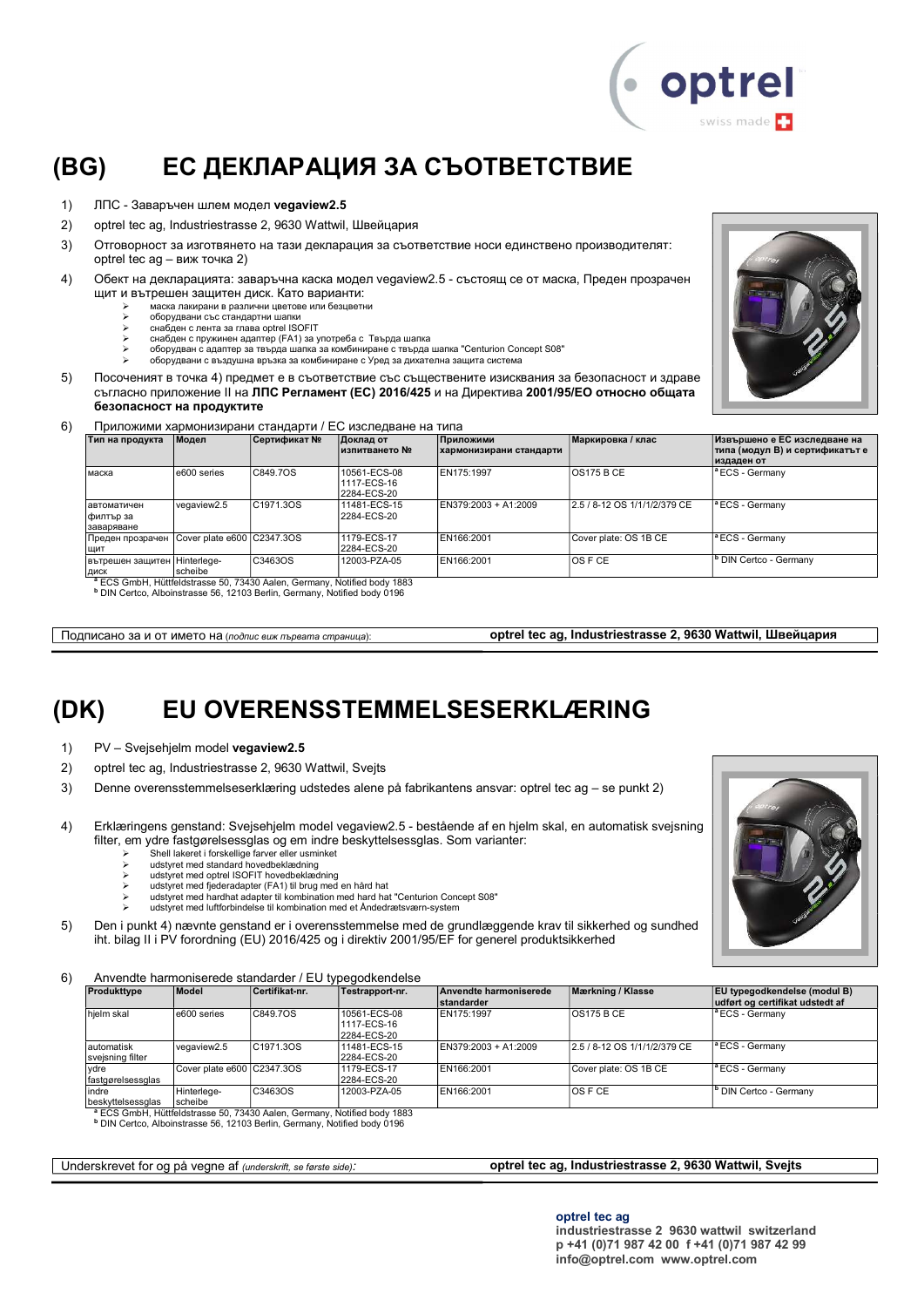

#### (ET) ELi VASTAVUSDEKLARATSIOON

- 1) Isikukaitsevahend Keevituskiivril mudel vegaview2.5
- 2) optrel tec ag, Industriestrasse 2, 9630 Wattwil, Šveits
- 3) Käesolev vastavusdeklaratsioon on välja antud tootja ainuvastutusel: optrel tec ag (vt jaotist 2).
- 4) Deklareeritav toode: Keevituskiivril mudel vegaview2.5 mis koosneb kiiver, automaatne keevitusfilter, Esikaane klaas ja sisemine kaitseklaas. Variandid:
	- $\geq$  Shell lakitud eri värvides või ilma
		- varustatud standardse peakattega varustatud optrel ISOFIT peakattega
		- varustatud vedruadapteriga (FA1) kõva mütsiga kasutamiseks
		- varustatud kõva kübaraga adapteriga kombineerituna kõva mütsiga "Centurion Concept S08" varustatud õhuühendusega Hingamisaparaat-süsteemiga kombineerimiseks
- 5) Jaotises 4) täpsustatud ese vastab IKV-de määruse (EL) 2016/425 II lisa olulistele tervisekaitse- ja ohutusnõuetele ning üldise tooteohutuse direktiivi 2001/95/EÜ nõuetele



#### 6) Kasutatud harmoneeritud standardid / ELi tüübihindamine

| Toote tüüp                   | Mudel                      | Sertifikaadi nr                                                                     | Katsearuande nr                            | Kasutatud harmoneeritud<br>standardid | Nimetus/klass                | ELi tüübihindamine (mudel B),<br>İsertifikaadi väliastas |
|------------------------------|----------------------------|-------------------------------------------------------------------------------------|--------------------------------------------|---------------------------------------|------------------------------|----------------------------------------------------------|
| Kiiver                       | e600 series                | C849.7OS                                                                            | 10561-ECS-08<br>1117-ECS-16<br>2284-ECS-20 | EN175:1997                            | <b>OS175 B CE</b>            | $\vert$ <sup>a</sup> ECS - Germany                       |
| automaatne<br>keevitusfilter | vegaview2.5                | C <sub>1971</sub> , 30S                                                             | 11481-ECS-15<br>2284-ECS-20                | EN379:2003 + A1:2009                  | 2.5 / 8-12 OS 1/1/1/2/379 CE | <sup>a</sup> ECS - Germany                               |
| Esikaane klaas               | Cover plate e600 C2347.3OS |                                                                                     | 1179-ECS-17<br>2284-ECS-20                 | EN166:2001                            | Cover plate: OS 1B CE        | <sup>a</sup> ECS - Germanv                               |
| sisemine<br>kaitseklaas      | Hinterlege-<br>Ischeibe    | C3463OS                                                                             | 12003-PZA-05                               | EN166:2001                            | IOS F CE                     | ' DIN Certco - Germany                                   |
|                              |                            | <sup>8</sup> ECS CmbH, Hüttfeldetrasse 50, 73430 Aalen, Cermany, Notified body 1883 |                                            |                                       |                              |                                                          |

<sup>a</sup> ECS GmbH, Hüttfeldstrasse 50, 73430 Aalen, Germany, Notified body 1883<br><sup>b</sup> DIN Certco, Alboinstrasse 56, 12103 Berlin, Germany, Notified body 0196

Alliärgneva eest ja nimel allkirjastanud *(allkiri esimesel lehel)*: **optrel tec ag, Industriestrasse 2, 9630 Wattwil, Šveits** 

#### (FI) EU-VAATIMUSTENMUKAISUUSVAKUUTUS

- 1) Henkilönsuojain Hitsauskypärä malli vegaview2.5
- 2) optrel tec ag, Industriestrasse 2, 9630 Wattwil, Sveitsi
- 3) Tämä vaatimustenmukaisuusvakuutus on annettu valmistajan yksinomaisella vastuulla: optrel tec ag katso kohta 2)
- 4) Vakuutuksen kohde: Hitsauskypärä malli vegaview2.5 joka koostuu kasvosuojusta, automaattinen hitsaussuodatin, peitelevystä, sisäpuoliset peitelevyt. Vaihtoehtona:
	- Shell lakattu eri väreillä tai unvarnished
	- varustettu tavallisilla päähineillä
	- varustettu optrel ISOFIT päähineillä
	- varustettu jousisovittimella (FA1) kovaa hatua käytettäessä varustettu sovittimella yhdistelmää varten kova hattu "Centurion Concept S08"
		- varustettu ilmajohdolla yhdistettynä Hengityksensuojain järjestelmään
- 5) Kohdassa 4) mainittu tuote on henkilönsuojainasetuksen (EU) 2016/425 liitteen II mukaisten keskeisten turvallisuus- ja terveysvaatimusten ja yleisestä tuoteturvallisuudesta annetun direktiivin 2001/95/EY mukainen
- 6) Sovelletut yhdenmukaistetut standardit/EU-tyyppitarkastus

| Tuotetyyppi                        | Malli                      | Sertifikaattinro | Testiraporttinro                           | Sovelletut vhdenmukaistetut Merkintä/luokka<br><b>standardit</b> |                              | <b>EU-tyyppitarkastuksen (moduuli B)</b><br>suorittaja ja sertifikaatin myöntäjä |
|------------------------------------|----------------------------|------------------|--------------------------------------------|------------------------------------------------------------------|------------------------------|----------------------------------------------------------------------------------|
| Ikasvosuoiusta                     | e600 series                | C849.7OS         | 10561-ECS-08<br>1117-ECS-16<br>2284-ECS-20 | EN175:1997                                                       | OS175BCE                     | <sup>1ª</sup> ECS - Germany                                                      |
| lautomaattinen<br>İhitsaussuodatin | vegaview2.5                | C1971.3OS        | 11481-ECS-15<br>2284-ECS-20                | EN379:2003 + A1:2009                                             | 2.5 / 8-12 OS 1/1/1/2/379 CE | <sup>1ª</sup> ECS - Germany                                                      |
| Peitelevystä                       | Cover plate e600 C2347.3OS |                  | 1179-ECS-17<br>2284-ECS-20                 | EN166:2001                                                       | Cover plate: OS 1B CE        | $\vert$ <sup>a</sup> ECS - Germany                                               |
| sisäpuoliset<br>peitelevyt         | Hinterlege-<br>scheibe     | C3463OS          | 12003-PZA-05                               | EN166:2001                                                       | $\overline{OS}$ F CE         | <b>b</b> DIN Certco - Germany                                                    |

<sup>a</sup> ECS GmbH, Hüttfeldstrasse 50, 73430 Aalen, Germany, Notified body 1883<br><sup>b</sup> DIN Certco, Alboinstrasse 56, 12103 Berlin, Germany, Notified body 0196

#### Seuraavan puolesta allekirjoittanut (allekirjoitus, ks. ensimmäinen sivu): **optrel tec ag, Industriestrasse 2, 9630 Wattwil, Sveitsi**

optrel tec ag

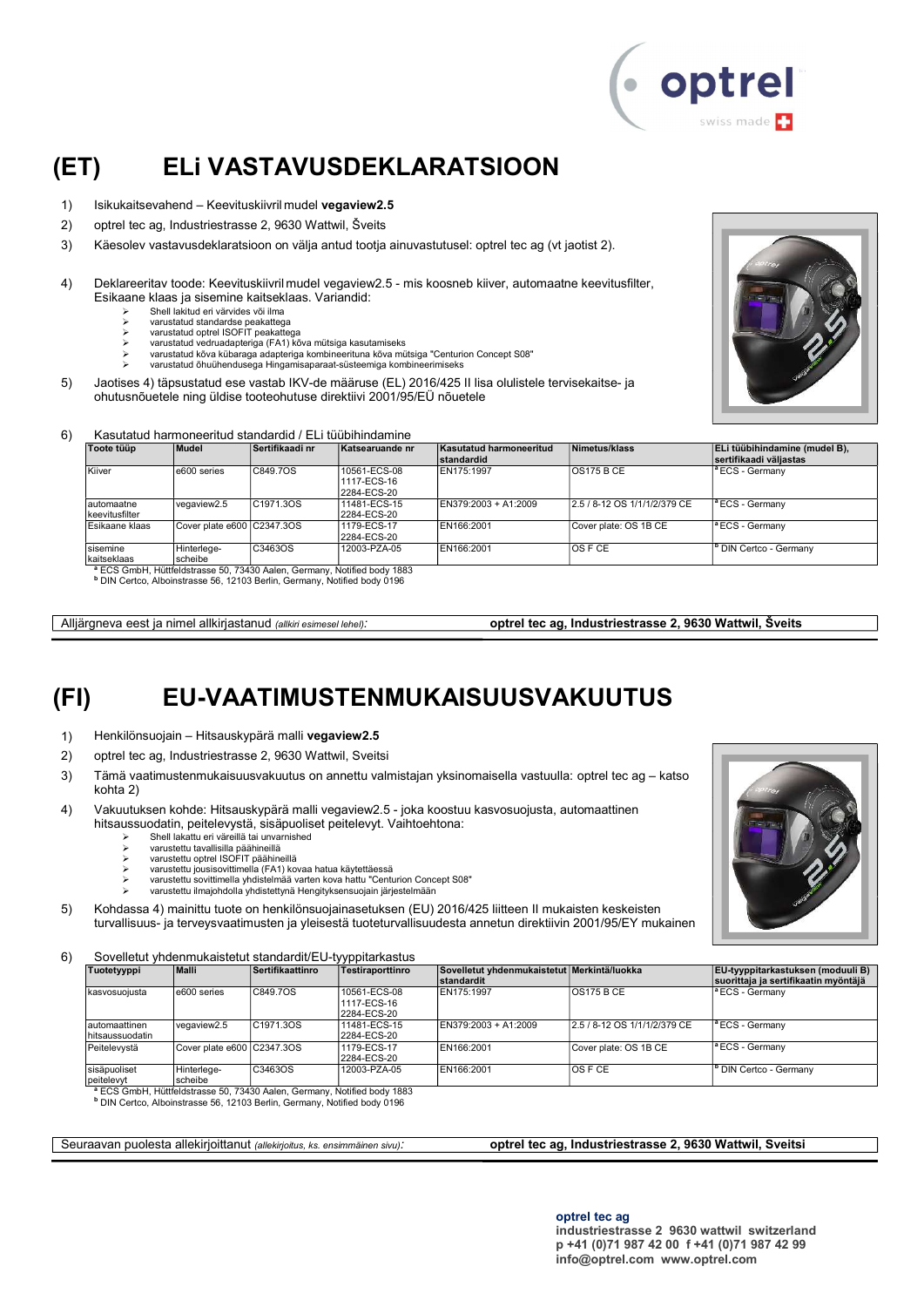

### (EL) ΔΗΛΩΣΗ ΣΥΜΜΟΡΦΩΣΗΣ ΕΕ

- 1) ΜΑΠ κράνος συγκόλλησης, μοντέλο vegaview2.5
- 2) Optrel tec ag, Industriestrasse 2, 9630 Wattwil, Ελβετία
- 3) Η παρούσα δήλωση συμμόρφωσης εκδίδεται με αποκλειστική ευθύνη του κατασκευαστή: optrel tec ag βλ. σημείο 2)
- 4) Αντικείμενο της δήλωσης: κράνος συγκόλλησης, μοντέλο vegaview2.5 που αποτελείται από μια ασπίδα προσώπου, αυτόματο φίλτρο συγκόλλησης, πλάκα κάλυψης, φακό εσωτερικού καλύμματος. Ως παραλλαγές:
	- κέλυφος κράνους βερνικωμένο σε διαφορετικά χρώματα ή χωρίς χρώματα
	- εξοπλισμένο με πρότυπο κάλυμμα κεφαλής Εξοπλισ μένο με optrel ISOFIT Κεφαλόδεσμος
	-
	- εξοπλισμένο με προσαρμογέα ελατηρίου (FA1) για χρήση με σκληρό καπέλο εξοπλισμένο με προσαρμογέα σκληρού καπακιού για συνδυασμό με σκληρό καπέλο "Centurion Concept S08"
		- εξοπλισμένο με σύνδεση αέρα για συνδυασμό με σύστημα Μηχανισμός προστασίας της αναπνοής
- 5) Το αντικείμενο που αναφέρεται στο σημείο 4) ανταποκρίνεται στις βασικές απαιτήσεις για την ασφάλεια και την υγεία σύμφωνα με το Παράρτημα II του κανονισμού για τον εξοπλισμό ατομικής προστασίας (ΕΕ) 2016/425 και την Οδηγία 2001/95/EG για τη γενική ασφάλεια των προϊόντων



| 6) |                         |                                  |              | Στοιχεια αναφοράς των σχετικών εναρμονισμένων προτύπων που χρησιμοποιήθηκαν / Εξέταση τύπου ΕΕ |                     |                                |
|----|-------------------------|----------------------------------|--------------|------------------------------------------------------------------------------------------------|---------------------|--------------------------------|
|    | Τύπος προϊόντος Μοντέλο | Ao.<br>_________________________ | Αρ. αναφοράς | Εφαρμοζόμενα                                                                                   | Σήμανση / Κατηγορία | Η εξέταση τύπου ΕΕ (ενότητα Β) |

|                                |                                                                                             | πιστοποιητικού         | ελέγχου                                    | εναρμονισμένα πρότυπα |                              | διενεργήθηκε και το πιστοποιητικό<br> εκδόθηκε από |
|--------------------------------|---------------------------------------------------------------------------------------------|------------------------|--------------------------------------------|-----------------------|------------------------------|----------------------------------------------------|
| κέλυφος κράνους                | e600 series                                                                                 | C849.7OS               | 10561-ECS-08<br>1117-ECS-16<br>2284-ECS-20 | EN175:1997            | <b>OS175 B CE</b>            | <sup>a</sup> ECS - Germany                         |
| αυτόματο φίλτρο<br>συγκόλλησης | vegaview2.5                                                                                 | C <sub>1971.3</sub> OS | 11481-ECS-15<br>2284-ECS-20                | EN379:2003 + A1:2009  | 2.5 / 8-12 OS 1/1/1/2/379 CE | $\vert$ <sup>a</sup> ECS - Germany                 |
| πλάκα κάλυψης                  | Cover plate e600 C2347.3OS                                                                  |                        | 1179-ECS-17<br>2284-ECS-20                 | EN166:2001            | Cover plate: OS 1B CE        | <sup>a</sup> ECS - Germany                         |
| φακό εσωτερικού<br>καλύμματος  | Hinterlege-<br>scheibe<br>ECC CmbU U0#foldatrosoo E0 79490 Aalan Cormany Natified body 1999 | C3463OS                | 12003-PZA-05                               | EN166:2001            | <b>OS F CE</b>               | <sup>Ib</sup> DIN Certco - Germany                 |

<sup>a</sup> ECS GmbH, Hüttfeldstrasse 50, 73430 Aalen, Germany, Notified body 1883<br><sup>b</sup> DIN Certco, Alboinstrasse 56, 12103 Berlin, Germany, Notified body 0196

Υπογράφτηκε για λογαριασμό και στο όνομα της (για υπογραφή βλ. πρώτη σελίδα): optrel tec ag, Industriestrasse 2, 9630 Wattwil, Ελβετία

### (GA) DEARBHÚ COMHRÉIREACHTA AN AE

- 1) TCP clogad táthú, múnla vegaview2.5
- 2) optrel tec ag, Industriestrasse 2, 9630 Wattwil, an Eilvéis
- 3) Eisítear an dearbhú comhréireachta sin faoi fhreagracht an mhonaróra amháin: optrel tec ag (féach mír 2).
- 4) Aidhm na comhréireachta: clogad táthú, múnla vegaview2.5 atá comhdhéanta de clogad, scagaire táthú uathoibríoch, Lionsa seachtrach cosanta , lionsa istigh cosanta, Leaganacha:
	- Clogad veirnéisithe laicearaithe i dathanna difriúla , nó neamh-laicearaithe
		- feistithe leis an ngnáth-cheannbhanda
		- feistithe leis an optrel ISOFIT cheannbhanda feistithe le hoiriúnóir earrach (FA1) le húsáid le hata crua
		- feistithe le hoiriúnóir hata crua le húsáid le hata crua "Centurion Concept S08"
		- feistithe le nasc aer le húsáid le chéile le córas gaireas análaithe
- 5) Tá aidhm an dearbhaithe, a bhfuil tuairisc i bpointe 4 uirthi, i gcomhréir le ceanglais riachtanacha sláinte agus sábháilteachta Iarscríbhinn II de Rialachán TCP (AE) 2016/425 agus Treoir 2001/95/CE maidir le Sábháilteacht Ghinearálta Táirgí

#### 6) Tagairtí do na caighdeáin chomhchuibhithe ábhartha a úsáideadh/Scrúdú cineáil AE

| Cineál an táirge               | Múnla                      | Uimh. an<br>deimhnithe | Uimh, na tuairisce ar Na caighdeáin<br>∣an tástáil | chomhchuibhithe a<br>lúsáideadh | Ainmniú/aicme                | Scrúdú cineáil AE (modúl B) agus<br>deimhniú arna n-eisiúint ag |
|--------------------------------|----------------------------|------------------------|----------------------------------------------------|---------------------------------|------------------------------|-----------------------------------------------------------------|
| clogad                         | e600 series                | C849.7OS               | 10561-ECS-08<br>1117-ECS-16<br>2284-ECS-20         | EN175:1997                      | <b>OS175 B CE</b>            | <sup>a</sup> ECS - Germany                                      |
| scagaire táthú<br>uathoibríoch | vegaview2.5                | C1971.3OS              | 11481-ECS-15<br>2284-ECS-20                        | EN379:2003 + A1:2009            | 2.5 / 8-12 OS 1/1/1/2/379 CE | <sup>a</sup> ECS - Germany                                      |
| Lionsa seachtrach<br>cosanta   | Cover plate e600 C2347.3OS |                        | 1179-ECS-17<br>12284-ECS-20                        | EN166:2001                      | Cover plate: OS 1B CE        | <sup>a</sup> ECS - Germany                                      |
| lionsa istigh<br>Icosanta      | Hinterlege-<br>scheibe     | C3463OS                | 12003-PZA-05                                       | EN166:2001                      | <b>OS F CE</b>               | DIN Certco - Germany                                            |

b DIN Certco, Alboinstrasse 56, 12103 Berlin, Germany, Notified body 0196

Sínithe ar son agus thar ceann (Féach an síniú ar an gcéad leathanach): **optrel tec ag, Industriestrasse 2, 9630 Wattwil, an Eilvéis** 

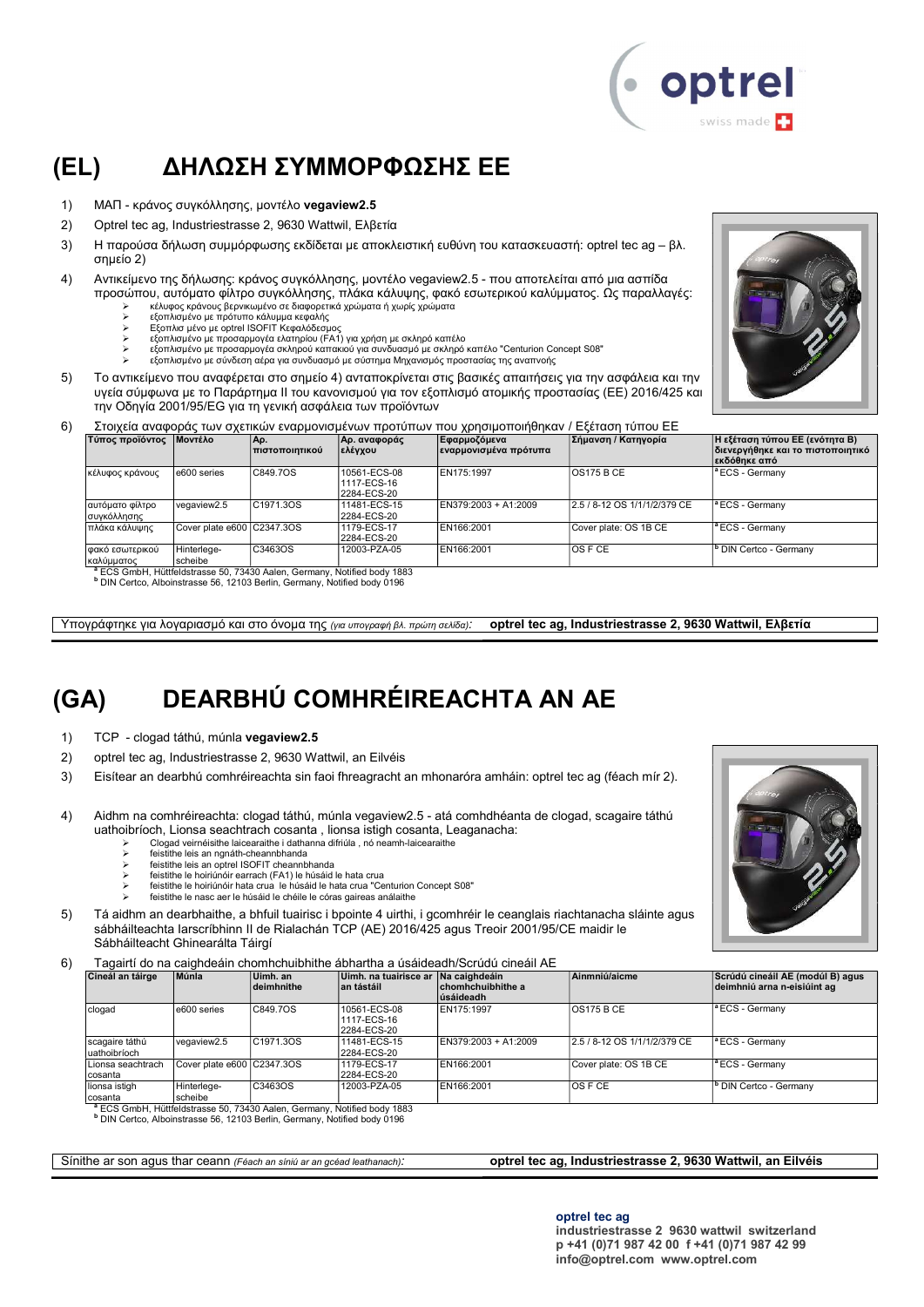

### (IT) DICHIARAZIONE DI CONFORMITÀ UE

- 1) DPI Casco per saldatura modello vegaview2.5
- 2) optrel tec ag, Industriestrasse 2, 9630 Wattwil, Svizzera
- 3) La presente dichiarazione di conformità è rilasciata sotto l'esclusiva responsabilità del fabbricante: optrel tec ag – vedi punto 2)
- 4) Oggetto della dichiarazione: Casco per saldatura modello vegaview2.5 composto da maschera, filtro per saldatura automatica, visiera di protezione frontale, visiera di protezione interna. Come varianti:
	- $\triangleright$  maschera verniciato in diversi colori o non verniciato
		- dotato di copricapo standard dotato di copricapo optrel ISOFIT
		-
	- dotato di adattatore a molla (FA1) per l'utilizzo con un elmetto protettivo dotato di adattatore per elmetto per combinazione con elmetto protettivo"Centurion Concept S08"
		- dotato di connessione dell'aria per la combinazione con un sistema respiratore
- 5) L'oggetto indicato al punto 4) è conforme ai requisiti fondamentali di sicurezza e salute secondo l'allegato II del regolamento DPI (UE) 2016/425 e della direttiva 2001/95/CE per la sicurezza generale del prodotto



#### 6) Norme armonizzate applicate / prova di omologazione UE

| Tipo di prodotto                                             | Modello     | N. certificato                                                                                 | Rapporto di prova n.                       | Norme armonizzate<br>applicate | Contrassegno / classe        | Prova di omologazione UE (modulo<br>B) svolta e certificato emesso da |
|--------------------------------------------------------------|-------------|------------------------------------------------------------------------------------------------|--------------------------------------------|--------------------------------|------------------------------|-----------------------------------------------------------------------|
| Maschera                                                     | e600 series | C849.7OS                                                                                       | 10561-ECS-08<br>1117-ECS-16<br>2284-ECS-20 | EN175:1997                     | <b>OS175 B CE</b>            | <sup>a</sup> ECS - Germanv                                            |
| filtro per saldatura<br>lautomatica                          | vegaview2.5 | C1971.3OS                                                                                      | 11481-ECS-15<br>2284-ECS-20                | EN379:2003 + A1:2009           | 2.5 / 8-12 OS 1/1/1/2/379 CE | <sup>a</sup> ECS - Germany                                            |
| visiera di protezione Cover plate e600 C2347.3OS<br>frontale |             |                                                                                                | 1179-ECS-17<br>2284-ECS-20                 | EN166:2001                     | Cover plate: OS 1B CE        | <sup>a</sup> ECS - Germany                                            |
| Ivisiera di protezione lHinterlege-<br>linterna              | scheibe     | C3463OS<br><sup>8</sup> ECS GmbH, Hüttfeldstrasse 50, 73430 Aalen, Germany, Notified body 1883 | 12003-PZA-05                               | EN166:2001                     | IOS F CE                     | <sup>B</sup> DIN Certco - Germany                                     |

<sup>a</sup> ECS GmbH, Hüttfeldstrasse 50, 73430 Aalen, Germany, Notified body 1883<br><sup>b</sup> DIN Certco, Alboinstrasse 56, 12103 Berlin, Germany, Notified body 0196

Firmato a nome e per conto di (per la firma vedi la prima pagina): optrel tec ag, Industriestrasse 2, 9630 Wattwil, Svizzera

#### (HR) EU IZJAVA O SUKLADNOSTI

- 1) OZO kaciga za zavarivanje model vegaview2.5
- 2) optrel tec ag, Industriestrasse 2, 9630 Wattwil, Švicarska
- 3) Ova se izjava o sukladnosti izdaje na isključivu odgovornost proizvođača: optrel tec ag vidi točku 2)
- 4) Predmet Izjave: kaciga za zavarivanje model vegaview2.5 sastoji se od Šljem štitnika za lice, automatski zavarivački filter, vanjsko zaštitno staklo, unutrašnje zaštitno staklo: Kao varijante:
	- Šljem lakirana u različitim bojama ili bez slikanja
	- opremljen standardnom trakom za glavu
	-
	- حاopremljen optrel ISOFIT trakom za glavu<br>خاص premljen sa oprugom adapterom (FA1) za upotrebu sa tvrdim šeširom<br>→ opremljen adapterom sa tvrdim šeširom za kombinaciju sa tvrdim šeširom "Centurion Concept S08"<br>→ opremljen
	-
- 5) Predmet izjave opisan u točki 4, je sukladan s temeljnim zahtjevima u pogledu sigurnosti i zdravlja u skladu s Prilogom II Uredbe o Osobnoj Zaštitnoj Opremi (EU) 2016/425 i s Direktivom 2001/95/EZ za opću sigurnost proizvoda

6) Upućivanja na odgovarajuće primijenjene usklađene norme / EU ispitivanje konstrukcijskog uzorka

| Tip proizvoda                      | Model                      | Br. certifikata | Br. izvještaja s<br> testiranja            | Primijenjene harmonizirane<br>Inorme | Oznaka / klasa               | <b>EU</b> ispitivanje konstrukcijskog<br>uzorka (modul B) izvršeno i<br>certifikat ispostavljen od strane |
|------------------------------------|----------------------------|-----------------|--------------------------------------------|--------------------------------------|------------------------------|-----------------------------------------------------------------------------------------------------------|
| Šljem                              | e600 series                | C849.7OS        | 10561-ECS-08<br>1117-ECS-16<br>2284-ECS-20 | EN175:1997                           | IOS175 B CE                  | <sup>a</sup> ECS - Germany                                                                                |
| lautomatski<br>İzavarivački filter | vegaview2.5                | C1971.3OS       | 11481-ECS-15<br>2284-ECS-20                | EN379:2003 + A1:2009                 | 2.5 / 8-12 OS 1/1/1/2/379 CE | <sup>a</sup> ECS - Germany                                                                                |
| vanjsko zaštitno<br>staklo         | Cover plate e600 C2347.3OS |                 | 1179-ECS-17<br>2284-ECS-20                 | EN166:2001                           | Cover plate: OS 1B CE        | <sup>a</sup> ECS - Germany                                                                                |
| unutrašnje zaštitno<br>staklo      | Hinterlege-<br>scheibe     | C3463OS         | 12003-PZA-05                               | EN166:2001                           | $OS$ F CE                    | <sup>b</sup> DIN Certco - Germany                                                                         |

staklo scheibe <sup>a</sup> ECS GmbH, Hüttfeldstrasse 50, 73430 Aalen, Germany, Notified body 1883 b DIN Certco, Alboinstrasse 56, 12103 Berlin, Germany, Notified body 0196

Potpisano za i u ime (potpis vidi prvu stranicu): optrel tec ag, Industriestrasse 2, 9630 Wattwil, Švicarska

optrel tec ag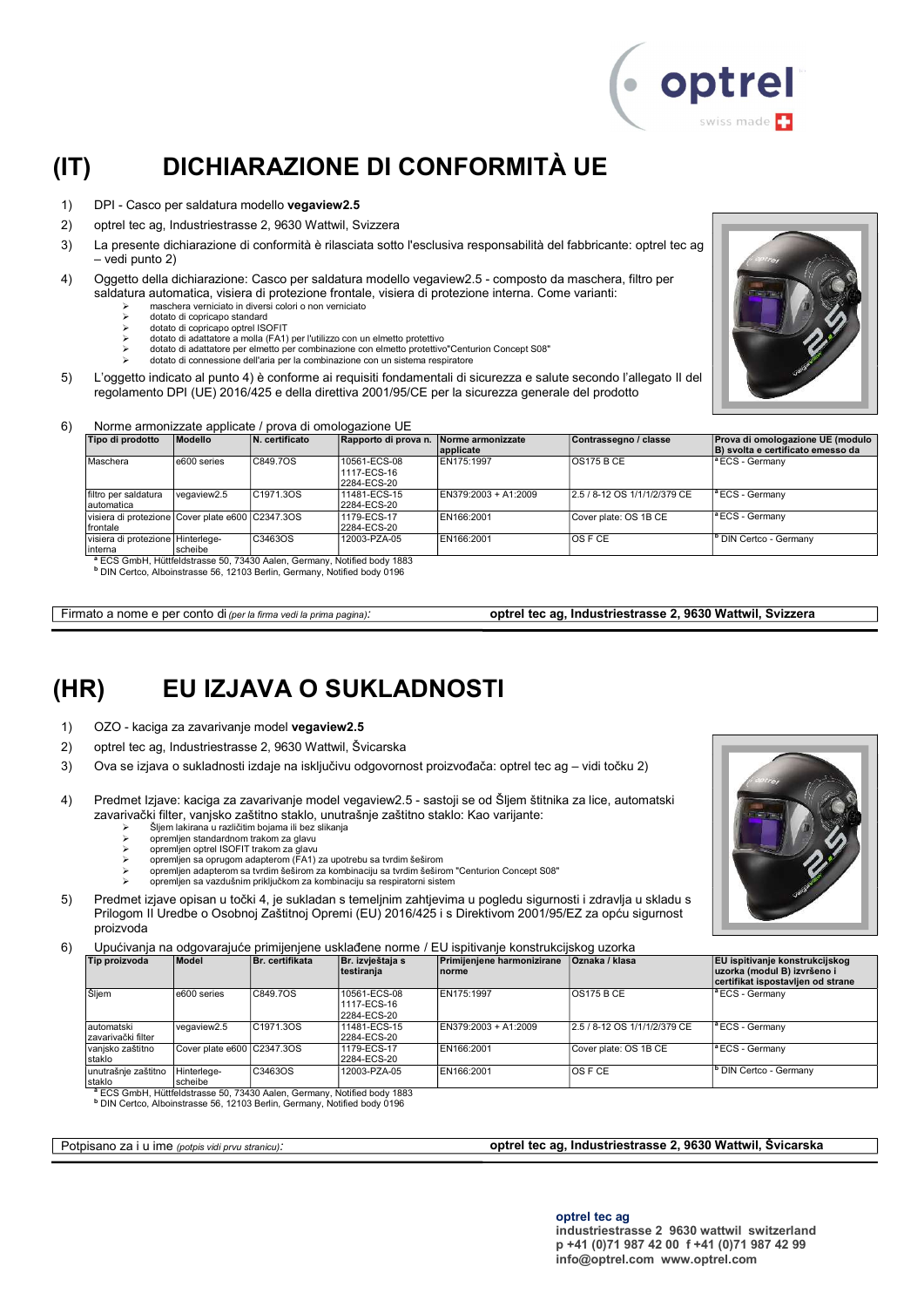

### (LV) ES ATBILSTĪBAS DEKLARĀCIJA

- 1) IAL Metināšanas kivere modelis vegaview2.5
- 2) optrel tec ag, Industriestrasse 2, 9630 Wattwil, Šveice
- 3) Šī atbilstības deklarācija ir izdota vienīgi uz ražotāja atbildību: optrel tec ag skatīt punktu 2)
- 4) Deklarācijas priekšmets: Metināšanas ķivere modelis vegaview2.5 kas sastāv no Ķivere, automātiska metināšanas filtrs, ārējais caurspīdīgais aizsargvāks, Iekšējais caurspīdīgais aizsargvāks. Varianti:
	- Ķivere lakots dažādās krāsās vai bez lakošanas
	- aprīkots ar standarta galvas apsēju aprīkots ar optrel ISOFIT galvas apsēju
		-
	- aprīkota ar atsperes adapteri (FA1) izmantošanai ar aizsardzības ķivere aprīkots ar adapteri par kombinēt ar aizsardzības ķivere "Centurion Concept S08"
		- aprīkots ar gaisa pieslēgumu par kombinēt ar Elpošanas aizsargaparāts sistēmu
- 5) Iepriekš 4. punktā aprakstītais deklarācijas priekšmets atbilst attiecīgajiem Savienības saskaņošanas tiesību aktiem atbilstoši IAL regulas (ES) 2016/425 II pielikumam un Direktīvas 2001/95/EK par vispārīgo produktu drošību



6) Atsauces uz izmantotajiem attiecīgajiem saskaņotajiem standartiem / ES prototipa pārbaude

| <b>Produkta tips</b>                       | <b>Modelis</b>             | Sertifikāta Nr. | Testa atskaite Nr.                                                                  | Realizētie harmonizētie<br><b>Istandarti</b> | Markējums/klase              | ES prototipa pārbaudi (modelim B)<br>veica un sertifikātu izsniedza |
|--------------------------------------------|----------------------------|-----------------|-------------------------------------------------------------------------------------|----------------------------------------------|------------------------------|---------------------------------------------------------------------|
| Kivere                                     | e600 series                | C849.7OS        | 10561-ECS-08<br>1117-ECS-16<br>2284-ECS-20                                          | e600 series                                  | <b>OS175 B CE</b>            | <sup>a</sup> ECS - Germany                                          |
| lautomātiska<br>Imetināšanas filtrs        | vegaview2.5                | C1971.3OS       | 11481-ECS-15<br>2284-ECS-20                                                         | EN379:2003 + A1:2009                         | 2.5 / 8-12 OS 1/1/1/2/379 CE | <sup>a</sup> ECS - Germanv                                          |
| ārējais<br>caurspīdīgais<br>aizsargvāks    | Cover plate e600 C2347.3OS |                 | 1179-ECS-17<br>2284-ECS-20                                                          | Cover plate e600                             | Cover plate: OS 1B CE        | <sup>a</sup> ECS - Germany                                          |
| lekšējais<br>caurspīdīgais<br>laizsargvāks | Hinterlege-<br>Ischeibe    | C3463OS         | 12003-PZA-05                                                                        | Hinterlege-scheibe                           | <b>OSFCE</b>                 | DIN Certco - Germany                                                |
|                                            |                            |                 | <sup>a</sup> ECS GmbH, Hüttfeldstrasse 50, 73430 Aalen, Germany, Notified body 1883 |                                              |                              |                                                                     |

b DIN Certco, Alboinstrasse 56, 12103 Berlin, Germany, Notified body 0196

Parakstīts šādas personas vārdā (skatiet parakstu pirmajā lapā): optrel tec ag, Industriestrasse 2, 9630 Wattwil, Šveice

#### (LT) ES ATITIKTIES DEKLARACIJA

- 1) AAP suvirintojo šalmas modelis vegaview2.5
- 2) optrel tec ag, Industriestrasse 2, 9630 Wattwil, Šveicarija
- 3) Ši atitikties deklaracija išduodama tik gamintojo atsakomybe: optrel tec ag (žr. 2 punktą).
- 4) Deklaracijos objektas: suvirintojo šalmas modelis vegaview2.5 susideda iš šalmas, automatinis suvirinimo filtras, priekinio dangtelio lęšis, vidinis apsauginis lęšis. Variantai:
	- šalmas lakuojamas skirtingomis spalvomis arba be lako
	- įrengta su standartine galvos juosta įrengta su galvos juosta optrel ISOFIT
	-
	- įrengta su spyruokliniu adapteriu (FA1) naudoti su jungti su kietu kepuriu įrengta su adapteris kartu naudoti su jungti su kietu kepuriu "Centurion Concept S08"
	- įrengta su oro jungtis kartu naudoti su jungti su Kvėpavimo aparatas sistema
	-
- 5) Objektas, nurodytas 4 punkte, atitinka esminius sveikatos apsaugos ir saugos reikalavimus, nurodytus PPE reglamento (ES) 2016/425 II priede ir direktyvoje 2001/95/EB dėl Bendrosios gaminių saugos

6) Nuorodos į atitinkamus taikytus darniuosius standartus / ES tipo tyrimas

| <b>Gaminio tipas</b>               | <b>Modelis</b>             | Sertifikato Nr.        | <b>Bandymo ataskaitos</b><br>INr.          | Naudoti darnieji standartai | Zvmuo / klasė                | <b>ES tipo tyrima (modulis B) atliko ir</b><br><b>Sertifikata išdavė</b> |
|------------------------------------|----------------------------|------------------------|--------------------------------------------|-----------------------------|------------------------------|--------------------------------------------------------------------------|
| šalmas                             | e600 series                | C849.70S               | 10561-ECS-08<br>1117-ECS-16<br>2284-ECS-20 | e600 series                 | <b>OS175 B CE</b>            | <sup>a</sup> ECS - Germany                                               |
| Iautomatinis<br>suvirinimo filtras | vegaview2.5                | C <sub>1971.3</sub> OS | 11481-ECS-15<br>2284-ECS-20                | EN379:2003 + A1:2009        | 2.5 / 8-12 OS 1/1/1/2/379 CE | <sup>a</sup> ECS - Germany                                               |
| Ipriekinio dangtelio<br>lešis      | Cover plate e600 C2347.3OS |                        | 1179-ECS-17<br>2284-ECS-20                 | Cover plate e600            | Cover plate: OS 1B CE        | <sup>a</sup> ECS - Germany                                               |
| vidinis apsauginis<br>llešis       | Hinterlege-<br>scheibe     | C3463OS                | 12003-PZA-05                               | Hinterlege-scheibe          | IOS F CE                     | <sup>b</sup> DIN Certco - Germany                                        |

<sup>a</sup> ECS GmbH, Hüttfeldstrasse 50, 73430 Aalen, Germany, Notified body 1883<br><sup>b</sup> DIN Certco, Alboinstrasse 56, 12103 Berlin, Germany, Notified body 0196

#### Už ką ir kieno vardu pasirašyta: (parašą rasite pirmajame puslapyje): optrel tec ag, Industriestrasse 2, 9630 Wattwil, Šveicarija

optrel tec ag

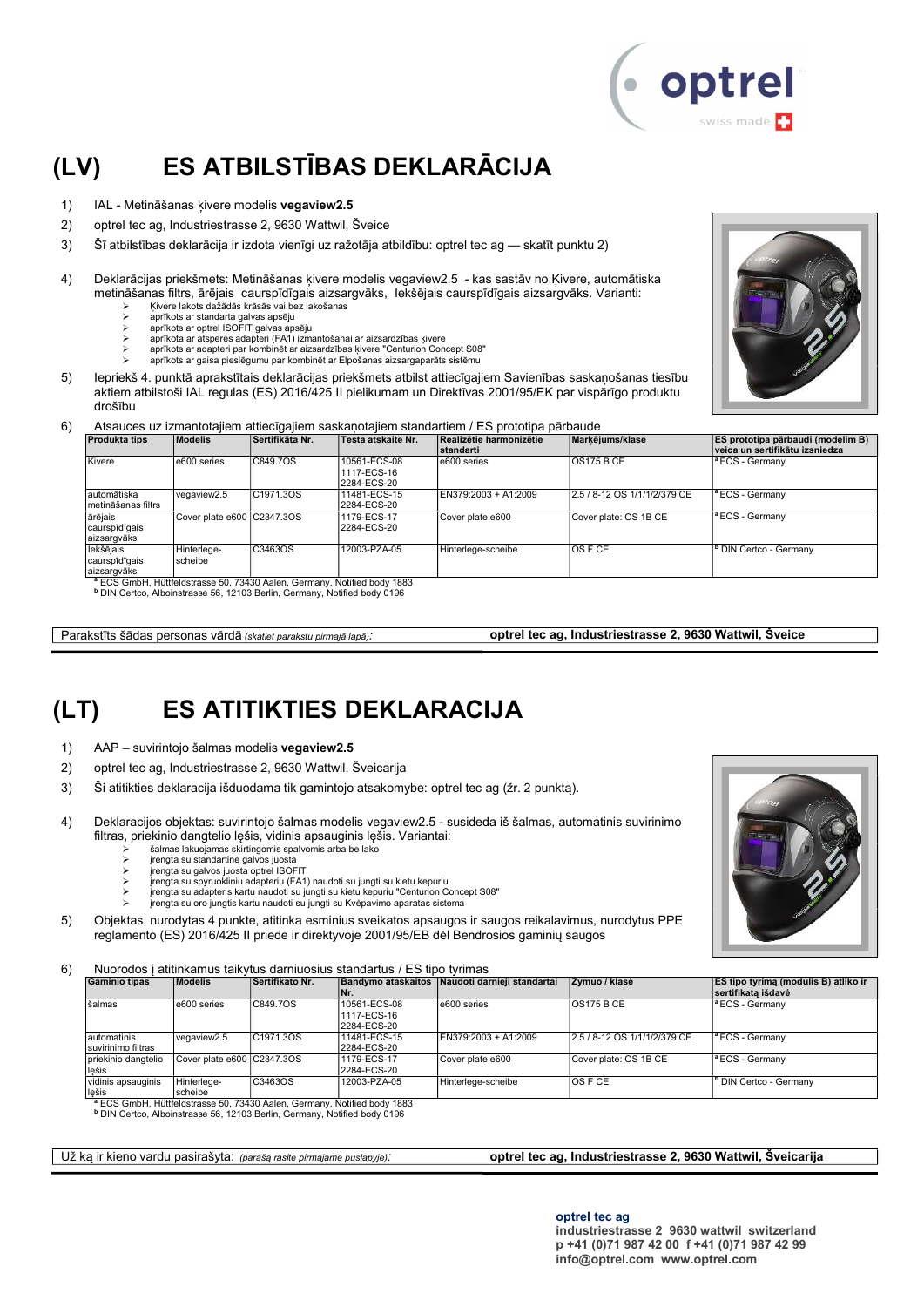

### (MT) DIKJARAZZJONI TAL-KONFORMITÀ TAL-UE

- 1) Tagħmir ta' protezzjoni personali Elmu għall-iwweldjar tal-mudell vegaview2.5
- 2) optrel tec ag, Industriestrasse 2, 9630 Wattwil, l-Iżvizzera
- 3) Din id-dikjarazzjoni ta' konformità tinħareġ taħt ir-responsabbiltà unika tal-manifattur: optrel tec ag ara taħt ilpunt 2)
- 4) Is-suġġett tad-dikjarazzjoni: Elmu għall-iwweldjar tal-mudell vegaview2.5. li jikkonsisti Elmu, filtru tal-welding awtomatiku, lenti protettiva quddiem, lenti protettiva interna. Bħala varjanti:
	- $\geq$  Elmu kuluri bil-lakka differenti, jew bla vernic<br>  $\geq$  attrezzat bl-istrixxa ghar-ras standard
		- attrezzat bl-istrixxa għar-ras standard
	- attrezzat bl-istrixxa għar-ras optrel ISOFIT
	- attrezzat bl-adapter tar-Rebbiegħa (FA1) għall-użu ma 'kappell iebes attrezzat bl-adapter tal-kappell iebes għal taħlita ma 'kappell iebes "Centurion Concept S08"
		- attrezzat bl-konnessjoni arja għal taħlita ma' sistema ta' protezzjoni respiratorja
- 5) L-għan tad-dikjarazzjoni deskritt fil-punt 4 huwa f'konformità mar-rekwiżiti fundamentali ta' saħħa u sikurezza skont l-Anness II tar-Regolament (UE) 2016/425 dwar tagħmir ta' protezzjoni personali u d-Direttiva<br>2001/95/KE dwar is-sigurtà denerali tal-prodotti

| 2001/95/KE dwar is-sigurtà generali tal-prodotti                                 |
|----------------------------------------------------------------------------------|
| Ir-referenzi ghall-istandards armonizzati rilevanti uzati / Ezami tat-tip tal-UE |

| Tip ta' prodott                   | Mudell                      | <b>Nru taċ-ċertifikat</b> | <b>Rapport tat-test Nru</b>                | Standards armonizzati użati   Markatura / Klassi |                              | Eżami tat-tip tal-UE (modulu B),<br>imwettag u ccertifikat minn |
|-----------------------------------|-----------------------------|---------------------------|--------------------------------------------|--------------------------------------------------|------------------------------|-----------------------------------------------------------------|
| Elmu                              | e600 series                 | C849.7OS                  | 10561-ECS-08<br>1117-ECS-16<br>2284-ECS-20 | e600 series                                      | <b>OS175 B CE</b>            | $^{\circ}$ ECS - Germany                                        |
| filtru tal-welding<br>lawtomatiku | vegaview2.5                 | C1971.3OS                 | 11481-ECS-15<br>2284-ECS-20                | EN379:2003 + A1:2009                             | 2.5 / 8-12 OS 1/1/1/2/379 CE | <sup>a</sup> ECS - Germany                                      |
| lenti protettiva<br> quddiem      | Cover plate e600 CC2347.3OS |                           | 1179-ECS-17<br>2284-ECS-20                 | Cover plate e600                                 | Cover plate: OS 1B CE        | <sup>a</sup> ECS - Germanv                                      |
| lenti protettiva<br>Iinterna      | Hinterlege-<br>scheibe      | C3463OS                   | 12003-PZA-05                               | Hinterlege-scheibe                               | <b>OSFCE</b>                 | <sup>b</sup> DIN Certco - Germany                               |

Iffirmat għal u f'isem (għall-firma ara l-ewwel paġna): **optrel tec ag, Industriestrasse 2, 9630 Wattwil, I-Iżvizzera** 

### (NL) EU-CONFORMITEITSVERKLARING

- 1) PBM lashelm model vegaview2.5
- 2) optrel tec ag, Industriestrasse 2, 9630 Wattwil, Zwitserland
- 3) Deze conformiteitsverklaring wordt op eigen verantwoording van de fabrikant verstrekt: optrel tec ag zie punt 2)
- 4) Voorwerp van de verklaring: lashelm model vegaview2.5 bestaande uit een gezichtsbescherming, automatisch lasfilter, veiligheid vizier, binnenste beschermruit. Als variant:
	- helm gelakt in verschillende kleuren of ongeverfd<br>
	> helm gelakt in verschillende kleuren of ongeverfd<br>
	> uitgerust met standaard hoofdband
	- uitgerust met standaard hoofdband
	- uitgerust met optrel ISOFIT hoofdband
	-
	- itgerust met veeradapter (FA1) voor gebruik met een Harde hoed<br>→ uitgerust met helmadapter voor combinatie met Harde hoed "Centurion Concept S08"<br>→ uitgerust met luchtaansluiting voor combinatie met een Adembeschermingsap
- 5) Het onder 4) genoemde object voldoet aan de de veiligheids- en gezondheidseisen volgens bijlage II van de PBM verordening (EU) 2016/425 en de richtlijn 2001/95/EG inzake algemene productveiligheid

6) Vermelding van de relevante toegepaste geharmoniseerde normen / EU-typeonderzoek

| Producttype                       | Model                      | Certificaatnr. | Testrapportnr.                             | Gebruikte geharmoniseerde Markering / klasse<br>Inormen |                              | <b>EU-typeonderzoek (module B)</b><br>uitgevoerd en gecertificeerd door |
|-----------------------------------|----------------------------|----------------|--------------------------------------------|---------------------------------------------------------|------------------------------|-------------------------------------------------------------------------|
| gezichtsbescherming   e600 series |                            | C849.7OS       | 10561-ECS-08<br>1117-ECS-16<br>2284-ECS-20 | e600 series                                             | <b>OS175 B CE</b>            | <sup>a</sup> ECS - Germany                                              |
| automatisch lasfilter vegaview2.5 |                            | C1971.3OS      | 11481-ECS-15<br>2284-ECS-20                | EN379:2003 + A1:2009                                    | 2.5 / 8-12 OS 1/1/1/2/379 CE | <sup>a</sup> ECS - Germany                                              |
| veiligheid vizier                 | Cover plate e600 C2347.3OS |                | 1179-ECS-17<br>2284-ECS-20                 | Cover plate e600                                        | Cover plate: OS 1B CE        | <sup>a</sup> ECS - Germany                                              |
| binnenste<br>beschermruit         | Hinterlege-<br>scheibe     | C3463OS        | 12003-PZA-05                               | Hinterlege-scheibe                                      | IOS F CE                     | DIN Certco - Germany                                                    |

<sup>a</sup> ECS GmbH, Hüttfeldstrasse 50, 73430 Aalen, Germany, Notified body 1883

b DIN Certco, Alboinstrasse 56, 12103 Berlin, Germany, Notified body 0196

Ondertekend voor en namens (handtekening zie pagina 1): **optrel tec ag, Industriestrasse 2, 9630 Wattwil, Zwitserland** 

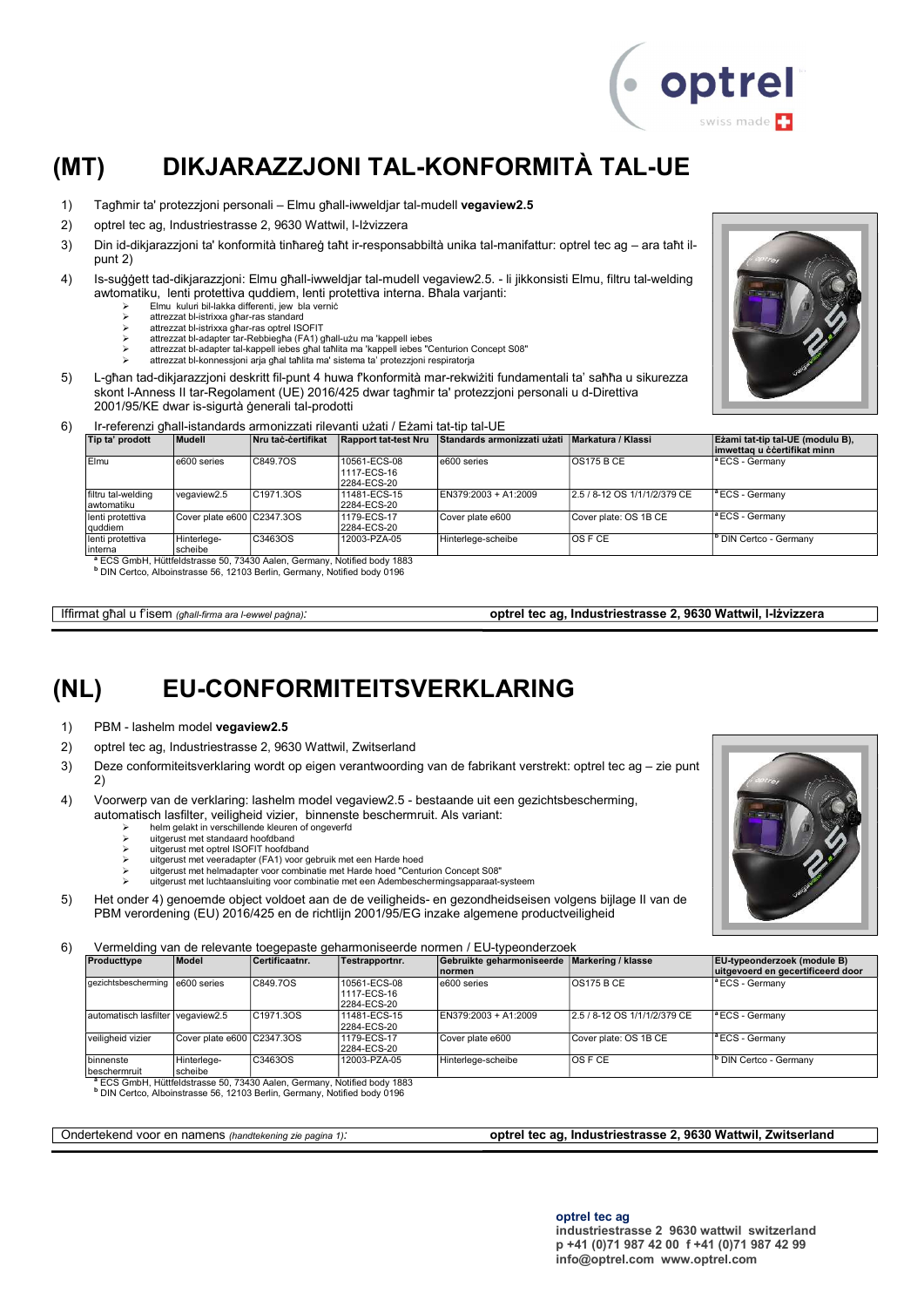

### (PL) DEKLARACJA ZGODNOŚCI UE

- 1) ŚOI przyłbica spawalnicza model vegaview2.5
- 2) optrel tec ag, Industriestrasse 2, 9630 Wattwil, Szwajcaria
- 3) Niniejszą deklarację zgodności wydaje się na wyłączną odpowiedzialność producenta: optrel tec ag patrz punkt 2)
- 4) Przedmiot deklaracji: przyłbica spawalnicza model vegaview2.5 składający się z osłony twarzy, automatyczny filtr spawalniczy, szybka ochronna, szybka wewnętrzna. Jako warianty: Jako warianty:
	- $\triangleright$  Kasku lakierowana w różnych kolorach lub bez lakierowania<br>
	https://www.standardowa.onaske.na.głowe
		- wyposażony w standardową opaskę na głowę wyposażony w opaskę na głowę optrel ISOFIT
		-
	- wyposażony w adapter sprężyny (FA1) do stosowania z twardym kapeluszem wyposażony w adapter do mocowania kapelusza twardego "Centurion Concept S08"
		- wyposażony w Złącze powietrza do połączenia z urządzenie do ochrony układu oddechowego
- 5) Przedmiot wymieniony w punkcie 4) jest zgodny z zasadniczymi wymaganiami dotyczącymi zdrowia i bezpieczeństwa określonymi w załączniku II do rozporządzenia w sprawie środków ochrony indywidualnej (UE) 2016/425 oraz w dyrektywie 2001/95/WE w sprawie ogólnego bezpieczeństwa produktów.
- 6) Odniesienia do właściwych norm zharmonizowanych / Badanie typu UE

| typ produktu                                    | <b>Imodel</b>               | nr certyfikatu        | raport z badania nr         | zastosowane normy<br><b>zharmonizowane</b> | oznaczenie / klasa           | badanie typu UE (moduł B)<br>wykonane i certyfikat wystawiony |
|-------------------------------------------------|-----------------------------|-----------------------|-----------------------------|--------------------------------------------|------------------------------|---------------------------------------------------------------|
|                                                 | e600 series                 | C849.7OS              | 10561-ECS-08                | le600 series                               | IOS175 B CE                  | <b>I</b> przez<br>$\vert$ <sup>a</sup> ECS - Germany          |
| Urzadzenie do<br>ochrony układu<br>loddechoweao |                             |                       | 1117-ECS-16<br>2284-ECS-20  |                                            |                              |                                                               |
| automatyczny filtr<br>spawalniczy               | vegaview2.5                 | C <sub>1971</sub> 30S | 11481-ECS-15<br>2284-ECS-20 | EN379:2003 + A1:2009                       | 2.5 / 8-12 OS 1/1/1/2/379 CE | <sup>a</sup> ECS - Germany                                    |
| szybka ochronna                                 | Cover plate e600 CC2347.3OS |                       | 1179-ECS-17<br>2284-ECS-20  | Cover plate e600                           | Cover plate: OS 1B CE        | <sup>a</sup> ECS - Germany                                    |
| szybka wewnętrzna Hinterlege-                   | scheibe                     | C3463OS               | 12003-PZA-05                | Hinterlege-scheibe                         | IOS F CE                     | <sup>b</sup> DIN Certco - Germany                             |

<sup>a</sup> ECS GmbH, Hüttfeldstrasse 50, 73430 Aalen, Germany, Notified body 1883<br><sup>b</sup> DIN Certco, Alboinstrasse 56, 12103 Berlin, Germany, Notified body 0196

Podpisano w imieniu (podpis patrz pierwsza strona): optrel tec ag, Industriestrasse 2, 9630 Wattwil, Szwajcaria

### (PT) DECLARAÇÃO DE CONFORMIDADE UE

- 1) EPI capacete de soldador, modelo vegaview2.5
- 2) optrel tec ag, Industriestrasse 2, 9630 Wattwil, Suíça
- 3) A presente declaração de conformidade é emitida sob a exclusiva responsabilidade do fabricante: optrel tec ag – ver ponto 2)
- 4) Objeto da declaração: capacete de soldador, modelo vegaview2.5 consistindo de um capacete, filtro de soldagem automática, viseira, placa interior de protecção. Enquanto versão opcional:
	- capacete envernizada em cores diferentes ou não envernizada
		- equipado com fita para a cabeça padrão
	- equipado com fita para a cabeça optrel ISOFIT equipado com adaptador de mola (FA1) para uso com chapéu duro
	-
	- equipado com adaptador para uso com combinação com chapéu duro "Centurion Concept S08" equipado com conexão de ar para combinação com um sistema de proteção respiratória
- 5) O objeto da declaração mencionado no ponto 4 está em conformidade com o anexo II do Regulamento relativo aos EPI (UE) 2016/425 e a diretiva 2001/95/CE relativa à segurança geral dos produtos.

6) Referências às normas harmonizadas aplicáveis utilizadas / exame UE de tipo aplicados

| Tipo de produto                   | Modelo                     | N.º de certificado                                                                  | IN.º de relatório de<br>teste              | Normas harmonizadas<br>aplicadas | Marcacão / Classe            | Exame UE de tipo (módulo B)<br>realizado e certificado emitido por |
|-----------------------------------|----------------------------|-------------------------------------------------------------------------------------|--------------------------------------------|----------------------------------|------------------------------|--------------------------------------------------------------------|
| capacete                          | e600 series                | C849.7OS                                                                            | 10561-ECS-08<br>1117-ECS-16<br>2284-ECS-20 | e600 series                      | <b>OS175 B CE</b>            | <sup>a</sup> ECS - Germany                                         |
| filtro de soldagem<br>Iautomática | vegaview2.5                | C1971.3OS                                                                           | 11481-ECS-15<br>2284-ECS-20                | EN379:2003 + A1:2009             | 2.5 / 8-12 OS 1/1/1/2/379 CE | <sup>a</sup> ECS - Germany                                         |
| Viseira                           | Cover plate e600 C2347.3OS |                                                                                     | 1179-ECS-17<br>2284-ECS-20                 | Cover plate e600                 | Cover plate: OS 1B CE        | <sup>a</sup> ECS - Germany                                         |
| Iplaca interior de<br>protecção   | Hinterlege-<br>Ischeibe    | C3463OS                                                                             | 12003-PZA-05                               | Hinterlege-scheibe               | IOS F CE                     | <sup>b</sup> DIN Certco - Germany                                  |
|                                   |                            | <sup>a</sup> ECS GmbH, Hüttfeldstrasse 50, 73430 Aalen, Germany, Notified body 1883 |                                            |                                  |                              |                                                                    |

b DIN Certco, Alboinstrasse 56, 12103 Berlin, Germany, Notified body 0196

#### Assinado por e em nome de (assinatura, ver primeira página): optrel tec ag, Industriestrasse 2, 9630 Wattwil, Suíça

optrel tec ag

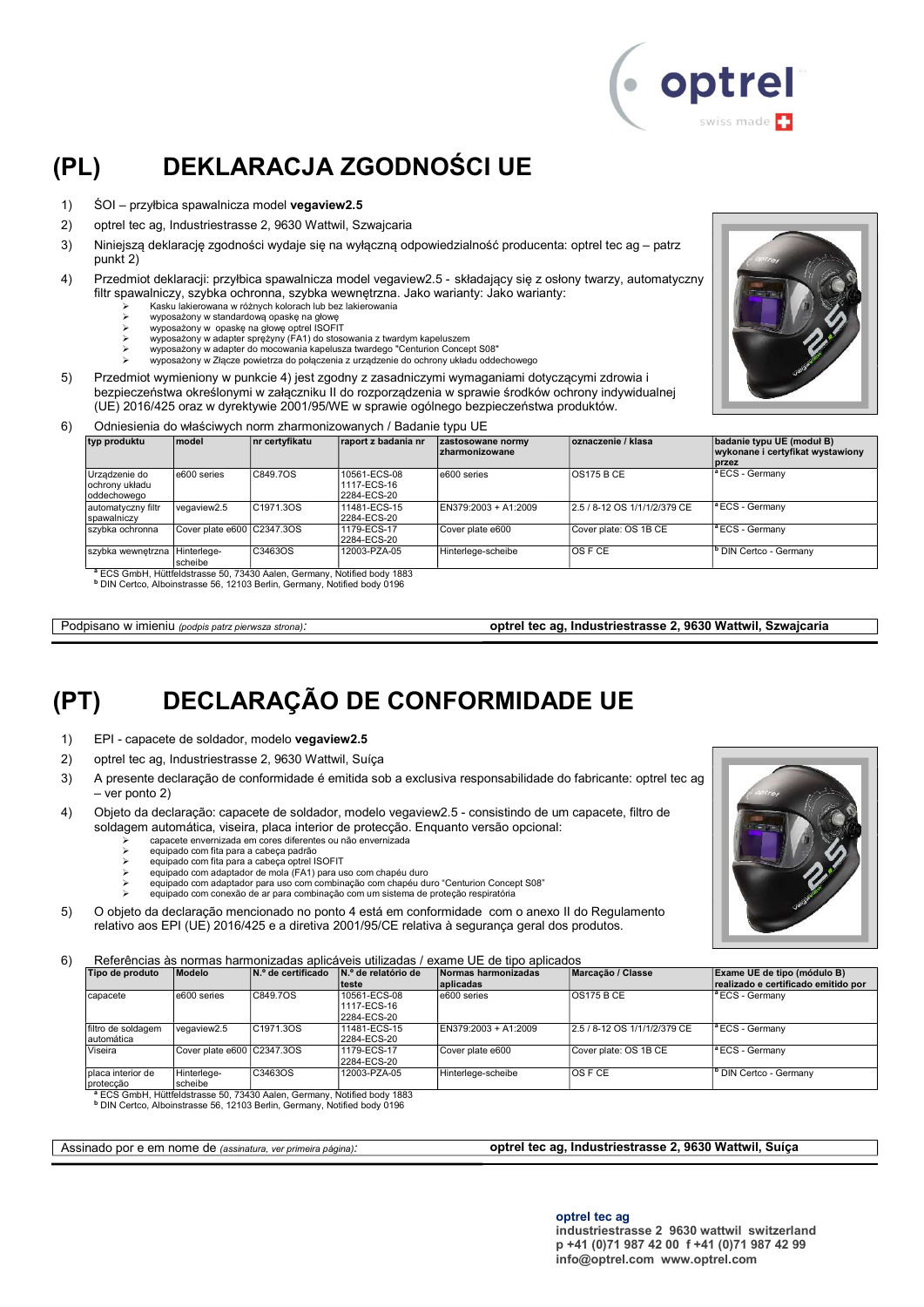

### (RO) DECLARAȚIE DE CONFORMITATE UE

- 1) EIP Casca pentru sudură model vegaview2.5
- 2) optrel tec ag, Industriestrasse 2, 9630 Wattwil, Elveția
- 3) Prezenta declarație de conformitate este eliberată pe răspunderea exclusivă a producătorului: optrel tec ag (vezi articolul 2).
- 4) Obiectul declarației: Casca pentru sudură model vegaview2.5 constă dintr-un e cască, filtru automat de sudare, lentilă de acoperire faţă, lentilă de protecţie interioară. Opțiuni:
	- $\triangleright$  Cască vopsite în diferite culori sau nelustruit
	- echipate cu bandă de fixare pe cap standard echipate cu bandă de fixare pe cap optrel ISOFIT
	-
	- echipat cu adaptor cu arc (FA1) pentru utilizarea cu o cască de protecţie echipat cu adaptor pentru combinație cu o cască de protecţie "Centurion Concept S08"
		- echipat cu conexiune de aer pentru combinarea cu un sistem de protecție respiratorie
- 5) Obiectul declarației descris la punctul 4 este în conformitate cu cerințele de bază privind sănătatea și securitatea în muncă din Anexa II a Reglementării UE EIP (Echipament individual de protecție) nr. 425/ 2016 și din Directiva CE nr. 95/2001 privind siguranța generală a produselor



| 6) | Trimiteri la standardele armonizate relevante folosite / Examinări UE de tip |  |  |
|----|------------------------------------------------------------------------------|--|--|
|    |                                                                              |  |  |

| Model                  | Nr. certificate | Nr. raport testare                         | <b>Standard armonizate</b><br><b>folosite</b> | Denumire/Clasă               | Examinare UE de tip (modul B) si<br>certificat emis de |
|------------------------|-----------------|--------------------------------------------|-----------------------------------------------|------------------------------|--------------------------------------------------------|
| e600 series            | C849.7OS        | 10561-ECS-08<br>1117-ECS-16<br>2284-ECS-20 | e600 series                                   | <b>OS175 B CE</b>            | <sup>a</sup> ECS - Germany                             |
| vegaview2.5            | C1971.3OS       | 11481-ECS-15<br>2284-ECS-20                | EN379:2003 + A1:2009                          | 2.5 / 8-12 OS 1/1/1/2/379 CE | $\vert$ <sup>a</sup> ECS - Germany                     |
|                        |                 | 1179-ECS-17<br>2284-ECS-20                 | Cover plate e600                              | Cover plate: OS 1B CE        | $^{\circ}$ ECS - Germany                               |
| Hinterlege-<br>scheibe | C3463OS         | 12003-PZA-05                               | Hinterlege-scheibe                            | IOS F CE                     | <sup>b</sup> DIN Certco - Germany                      |
|                        |                 | Cover plate e600 C2347.3OS                 |                                               |                              |                                                        |

<sup>a</sup> ECS GmbH, Hüttfeldstrasse 50, 73430 Aalen, Germany, Notified body 1883<br><sup>b</sup> DIN Certco, Alboinstrasse 56, 12103 Berlin, Germany, Notified body 0196

Semnat pentru și în numele (pentru semnătură vezi prima pagină): optrel tec ag, Industriestrasse 2, 9630 Wattwil, Elveția

### (SV) EU-FÖRSÄKRAN OM ÖVERENSSTÄMMELSE

- 1) Personlig skyddsutrustning svetshjälm modell vegaview2.5
- 2) optrel tec ag, Industriestrasse 2, 9630 Wattwil, Schweiz
- 3) Att försäkran om överensstämmelse utfärdats på tillverkarens eget ansvar: optrel tec ag se punkt 2)
- 4) Föremål för försäkran: svetshjälm modell vegaview2.5 hjälm, automatiskt mörkningsfilter, försättsglas, inre skyddsglas. Som varianter:
	- Hjälm lackerat i olika färger eller utan färger
	- utrustad med standard huvudbonader utrustad med optrel ISOFIT huvudbonader
	- utrustad med fjäderadapter (FA1) för användning med en hård hatt
	- utrustad med adapter för kombination med hård hatt "Centurion Concept S08"
	- utrustad med luftanslutning för kombination med ett Andningsskydds-system
- 5) Att föremålet för den försäkran som beskrivs i punkt 4 överensstämmer med de grundläggande kraven på säkerhet och hälsa enligt bilaga II i förordningen för personlig skyddsutrustning (EU) 2016/425 och direktivet 2001/95/EG för allmän produktsäkerhet.
- 6) Hänvisningar till de relevanta harmoniserade standarder som tillämpats / EU-typprovning

| Produkttyp                      | <b>Modell</b>              |           | Certifikatsnummer Testrapportnummer        | Tillämpade harmoniserade<br>Istandarder | Märkning / klass             | <b>EU</b> -typprovning (modul B)<br>genomfört och certifikat utfärdat av |
|---------------------------------|----------------------------|-----------|--------------------------------------------|-----------------------------------------|------------------------------|--------------------------------------------------------------------------|
| hiälm                           | e600 series                | C849.7OS  | 10561-ECS-08<br>1117-ECS-16<br>2284-ECS-20 | e600 series                             | <b>OS175 B CE</b>            | <sup>a</sup> ECS - Germany                                               |
| lautomatiskt<br>mörkningsfilter | vegaview2.5                | C1971.3OS | 11481-ECS-15<br>2284-ECS-20                | EN379:2003 + A1:2009                    | 2.5 / 8-12 OS 1/1/1/2/379 CE | <sup>a</sup> ECS - Germany                                               |
| Försättsglas                    | Cover plate e600 C2347.3OS |           | 1179-ECS-17<br>2284-ECS-20                 | Cover plate e600                        | Cover plate: OS 1B CE        | <sup>a</sup> ECS - Germany                                               |
| inre skyddsglas                 | Hinterlege-<br>scheibe     | C3463OS   | 12003-PZA-05                               | Hinterlege-scheibe                      | <b>OS F CE</b>               | <sup>b</sup> DIN Certco - Germany                                        |

<sup>a</sup> ECS GmbH, Hüttfeldstrasse 50, 73430 Aalen, Germany, Notified body 1883

b DIN Certco, Alboinstrasse 56, 12103 Berlin, Germany, Notified body 0196

#### Undertecknat för (för signatur se första sidan): **optrel tec ag, Industriestrasse 2, 9630 Wattwil, Schweiz** optrel tec ag, Industriestrasse 2, 9630 Wattwil, Schweiz

optrel tec ag

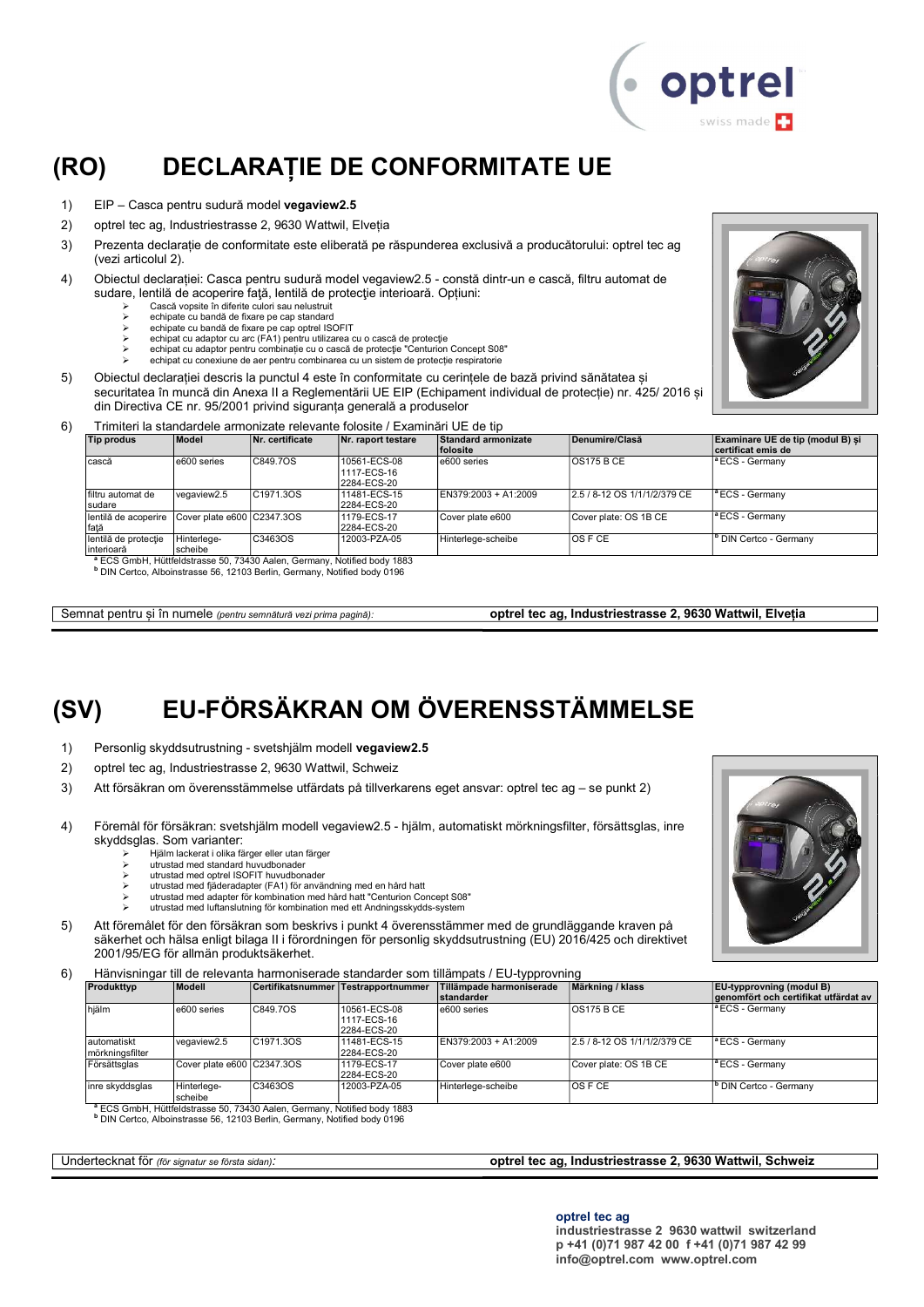### (SK) EÚ VYHLÁSENIE O ZHODE

- 1) OOP Zváračská prilba model vegaview2.5
- 2) optrel tec ag, Industriestrasse 2, 9630 Wattwil, Švajčiarsko
- 3) Toto vyhlásenie o zhode sa vydáva na výhradnú zodpovednosť výrobcu: optrel tec ag - pozri bod 2)
- 4) Predmet vyhlásenia: Zváračská prilba model vegaview2.5 pozostávajúca zo štítu tváre, automatický zvárací filter, kryciej dosky, vnútorného krycieho objektívu. Ako varianty:
	- štít tváre lakovaná v rôznych farbách alebo nenatreného
	- vybavené štandardnou pokrývkou hlavy
	- vybavené s hlava páska optrel ISOFIT
	- vybavené pružinovým adaptérom (FA1) na použitie s tvrdým klobúkom vybavený adaptérom na tvrdé klobúky pre kombináciu s tvrdým klobúkom "Centurion Concept S08"
		- vybavené vzdušným pripojením pre kombináciu so systémom ochranný dýchací prístroj
- 5) Predmet uvedený v bode 4) je v zhode so základnými požiadavkami na bezpečnosť a ochranu zdravia podľa prílohy II nariadenia OOP (EÚ) 2016/425 o osobných ochranných prostriedkoch a smernici 2001/95/ES o všeobecnej bezpečnosti výrobkov

#### 6) Odkazy na príslušné použité harmonizované normy / typová skúška EÚ<br>Extraonografia do skúšenia z do skúšenia z právy Použité ha  $\overrightarrow{C}$  skúšobnej správy  $\overrightarrow{P}$ oužité harmonizované  $\overrightarrow{O}$ značenie  $\overrightarrow{P}$ trieda

| Výrobok-Typ                                                                                                                                                                 | Model                      | C. osvedčenia | ∣Č. skúšobnej správy                       | Použité harmonizované<br><b>Inormy</b> | <b>Označenie / trieda</b>    | EÚ typová skúška (modul B) a<br>osvedčenie vydané |  |
|-----------------------------------------------------------------------------------------------------------------------------------------------------------------------------|----------------------------|---------------|--------------------------------------------|----------------------------------------|------------------------------|---------------------------------------------------|--|
| Ochranný dýchací<br>prístroi                                                                                                                                                | e600 series                | C849.7OS      | 10561-ECS-08<br>1117-ECS-16<br>2284-ECS-20 | e600 series                            | IOS175 B CE                  | <sup>a</sup> ECS - Germany                        |  |
| automatický zvárací vegaview2.5<br>filter                                                                                                                                   |                            | C1971.3OS     | 11481-ECS-15<br>2284-ECS-20                | EN379:2003 + A1:2009                   | 2.5 / 8-12 OS 1/1/1/2/379 CE | <sup>a</sup> ECS - Germany                        |  |
| kryciej dosky                                                                                                                                                               | Cover plate e600 C2347.3OS |               | 1179-ECS-17<br>2284-ECS-20                 | Cover plate e600                       | Cover plate: OS 1B CE        | <sup>a</sup> ECS - Germany                        |  |
| vnútorného<br>krycieho objektívu                                                                                                                                            | Hinterlege-<br>scheibe     | C3463OS       | 12003-PZA-05                               | Hinterlege-scheibe                     | <b>OSFCE</b>                 | <sup>b</sup> DIN Certco - Germany                 |  |
| <sup>a</sup> ECS GmbH, Hüttfeldstrasse 50, 73430 Aalen, Germany, Notified body 1883<br><sup>D</sup> DIN Certco, Alboinstrasse 56, 12103 Berlin, Germany, Notified body 0196 |                            |               |                                            |                                        |                              |                                                   |  |

Podpísané za a v mene (podpis pozri na prvej strane): **optrel tec ag, Industriestrasse 2, 9630 Wattwil, Švajčiarsko** 

# (SL) IZJAVA EU O SKLADNOSTI

- 1) Osebna varovalna oprema Čelada za varjenje model vegaview2.5
- 2) optrel tec ag, Industriestrasse 2, 9630 Wattwil, Švica
- 3) Za izdajo te izjave o skladnosti je odgovoren izključno proizvajalec: optrel tec ag glej točko 2)
- 4) Predmet izjave: Čelada za varjenje model vegaview2.5 sestavljen iz obraznega ščita, avtomatskega varilnega filtra, čelna leča, notranja zaščitna leča. Kot variante:
	- obrazni ščit, lakiran v različnih barvah ali nebarvana opremljen s standardnim naglavnim trakom
	- opremljen s naglavnim trakom optrel ISOFIT
	- opremljen z vzmetnim adapterjem (FA1) za uporabo s trdim klobukom opremljen s adapterjem, za kombinacijo s trdim klobukom "Centurion Concept S08"
	- opremljena z zračnim priključkom za kombinacijo z dihalnim zaščitnim sistemom
	-
- 5) Pod točko 4) imenovan predmet je skladen z osnovnimi zahtevami za varnost in zdravje po prilogi II Odredbe PSA (EU) 2016/425 in smernice 2001/95/ES za splošno varnost izdelkov

6) Sklicevanja na uporabljene relevantne harmonizirane standarde / EU tipski preskus

| Tip izdelka                      | Model                      |                        | Stevilka certifikata Stevilka poročila o<br>Itestiraniu | Uporabljeni usklajeni<br><b>standardi</b> | Oznaka / razred              | EU tipski preskus (modul B) izvedel<br>in izstavil certifikat |
|----------------------------------|----------------------------|------------------------|---------------------------------------------------------|-------------------------------------------|------------------------------|---------------------------------------------------------------|
| obraznega ščita                  | e600 series                | C849.7OS               | 10561-ECS-08<br>1117-ECS-16<br>2284-ECS-20              | e600 series                               | <b>OS175 B CE</b>            | <sup>a</sup> ECS - Germanv                                    |
| avtomatskega<br>varilnega filtra | vegaview2.5                | C <sub>1971.3</sub> OS | 11481-ECS-15<br>2284-ECS-20                             | EN379:2003 + A1:2009                      | 2.5 / 8-12 OS 1/1/1/2/379 CE | <sup>1</sup> ECS - Germany                                    |
| lčelna leča                      | Cover plate e600 C2347.3OS |                        | 1179-ECS-17<br>2284-ECS-20                              | Cover plate e600                          | Cover plate: OS 1B CE        | <sup>a</sup> ECS - Germany                                    |
| notranja zaščitna<br>leča        | Hinterlege-<br>scheibe     | C3463OS                | 12003-PZA-05                                            | Hinterlege-scheibe                        | <b>OSFCE</b>                 | <sup>I</sup> <sup>b</sup> DIN Certco - Germanv                |

<sup>a</sup> ECS GmbH, Hüttfeldstrasse 50, 73430 Aalen, Germany, Notified body 1883<br><sup>b</sup> DIN Certco, Alboinstrasse 56, 12103 Berlin, Germany, Notified body 0196

Podpisano za in v imenu (podpis glej na prvi strani): **optrel tec ag, Industriestrasse 2, 9630 Wattwil, Švica**